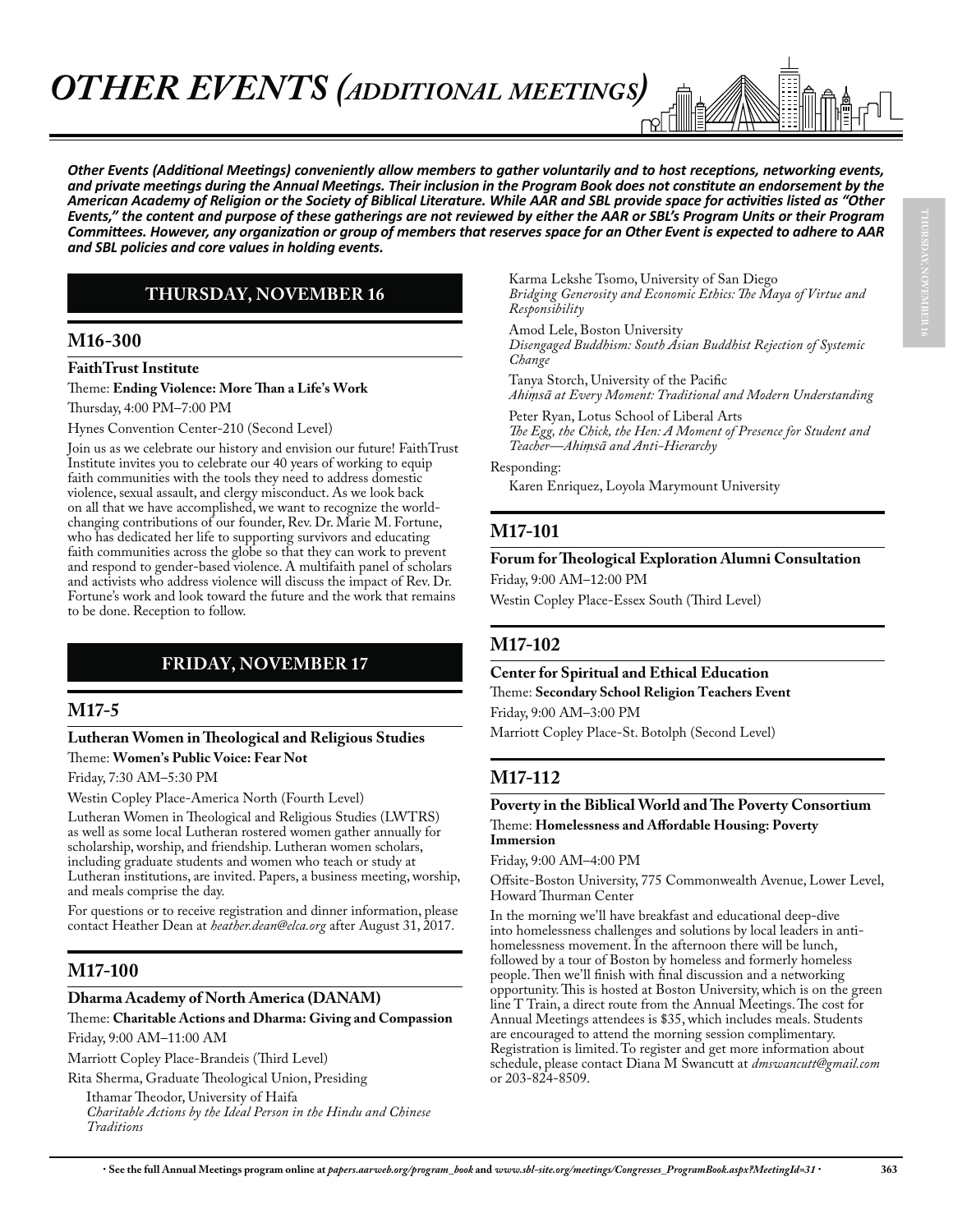## **FRIDAY, NOVEMBER 17**

## **M17-113**

#### **Presbyterian Church (USA) Social Ethics Network Annual Meeting**

Friday, 9:00 AM–4:00 PM

Sheraton Boston-Liberty C (Second Level)

The Annual Meeting of the PC(USA) Social Ethics Network (SEN) invites scholars teaching in the area of Christian social ethics at PC(USA)-affiliated seminaries and colleges, as well as PC(USA) affiliated scholars teaching at other institutions, to meet with the denomination's Advisory Committee on Social Witness Policy (ACSWP). SEN works with the denomination in formulating policies on issues in social ethics. This year, SEN will discuss overtures related to faith in higher education and the use and abuse of "religious freedom" in the pursuit of anti-reproductive justice and anti-LGBTIQ agendas. Contact Letitia Campbell at *letitia.campbell@emory.edu* or John Senior at *seniorje@wfu.edu* for more information.

## **M17-103**

#### **Catholicism, Colonialism, and Race in America**

Theme: **Collaboration**

Friday, 9:00 AM–5:00 PM Hilton Boston Back Bay-Lincoln (Third Level) Panelists:

Herman Bennett, City University of New York Matthew Cressler, College of Charleston Jack Downey, La Salle University Felipe Hinojosa, Texas A&M University Kathleen Holscher, University of New Mexico Anne Martinez, University of Groningen Bryan Massingale, Fordham University Maureen O'Connell, La Salle University Michael Pasquier, Louisiana State University Shannen Williams, University of Tennessee

## **M17-104**

## *Encyclopedia of the Bible and Its Reception* **Editorial Board Meeting**

Friday, 9:00 AM–5:00 PM Westin Copley Place-St. George B-D (Third Level)

## **M17-114**

#### **Accordance Bible Software Training Seminar**

Friday, 9:00 AM–5:00 PM

Sheraton Boston-Gardner (Third Level)

Join us for a free training seminar which covers the new features of this cutting-edge Bible software for Windows and Mac as well as iOS, for potential, basic, and advanced level users. The morning sessions will cover the interface and search capabilities, while the afternoon is devoted to powerful new features, tools, and aids for study and teaching. Bring your own laptop or follow the projected demonstration. The seminar training will start at 9 am and end at 5 pm, with a break for lunch (on your own).

## **M17-105**

#### **International Society for Science and Religion**

#### Theme: **Attending to Symbiosis: Theology and the Connectedness of Nature**

Friday, 10:30 AM–1:00 PM

Sheraton Boston-Republic A (Second Level)

Few recent developments in biology are as striking as our new appreciation of mutually beneficial symbiosis: the hair on a sloth is adapted for growing algae, which forms an important source of calories for its host in return; the earliest known fossils of life on Earth are of symbiotic communities; garden centres stock spores of fungus that extends the root system of trees, and is nourished with sugars in return. Mutualism — beneficial relationships between organisms of different — is no longer seen as a marginal curiosity; it is now known to be profoundly widespread.

Evolution now seems to present the story of shifting patterns of benefit, not simply of competition. Some of its most momentous developments have involved the symbiotic engulfing of smaller organisms by larger ones (endosymbiosis), as with chloroplasts and mitochondria. There are important practical consequences. Aspects of human health depend on our relationship with the bacteria, or microbiome, of our gut. Something as fundamental to agriculture as soil is a shaped and preserved by symbiotic relationships.

Beginning with a survey of state of contemporary scientific knowledge, this panel will address the relative lack of theological attention to these developments, and consider their significance for a theological understanding of nature, not least in the form of their consequences for systematic theology and theological ethics.

Registration is not required. For more information, please see *http:// issr.yolasite.com.*

#### Panelists:

Daniel Castillo, Loyola University, Maryland Andrew Davison, University of Cambridge Adam Pryor, Bethany College Katherine Sonderegger, Virginia Theological Seminary Wesley J. Wildman, Boston University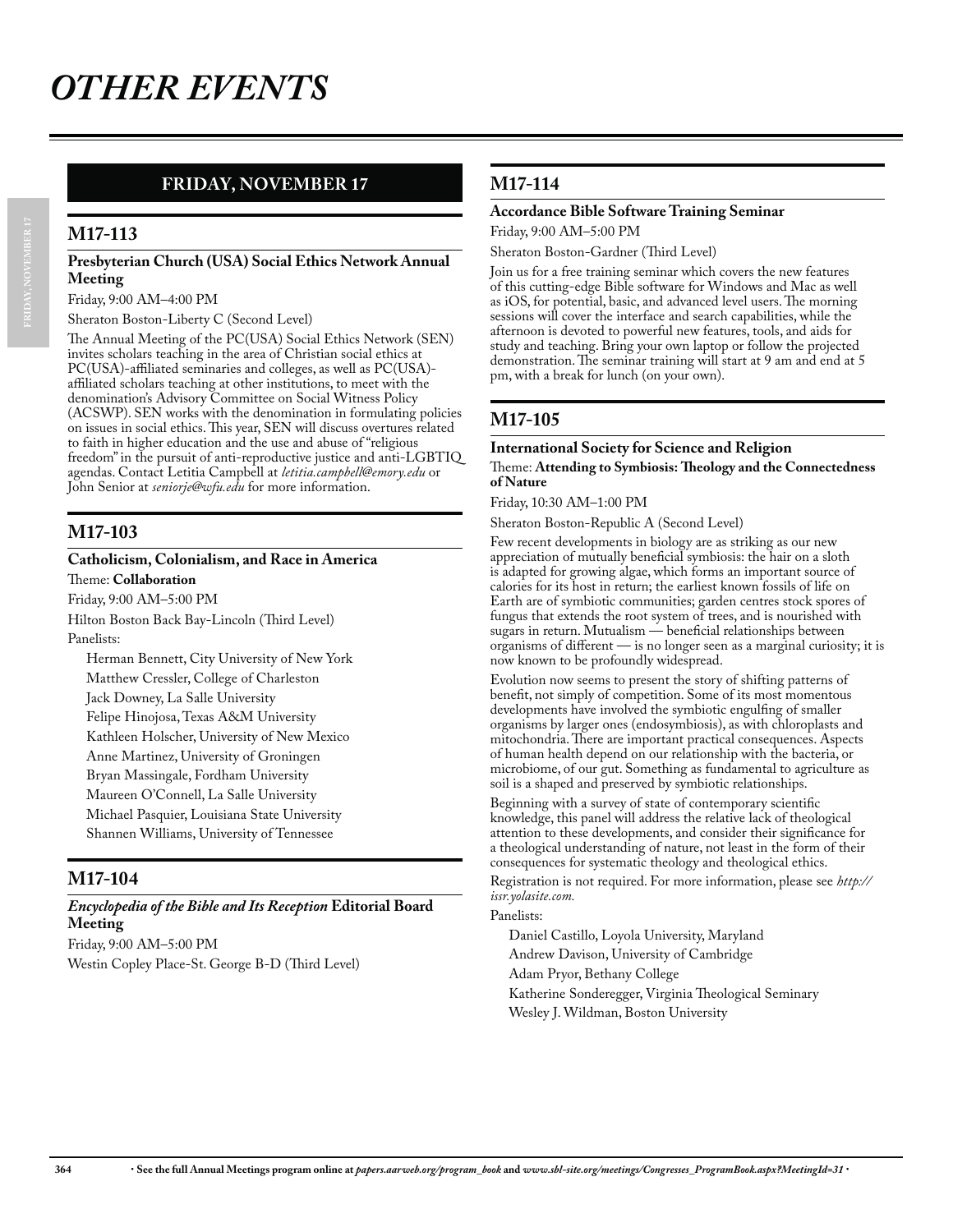

## **M17-106**

#### **Dharma Academy of North America (DANAM)**

Theme: **Renunciation, Climate Change, and Modernity** Friday, 11:00 AM–1:00 PM

Marriott Copley Place-Brandeis (Third Level)

Mark Schmanko, Rice University, Presiding

Christopher Chapple, Loyola Marymount University *Jainism and Solar Energy*

Michael Reading, Claremont School of Theology *Sri Acharya Tulsi, The Anuvrat Movement, and Climate Change*

Ramdas Lamb, University of Hawai'i *Hindu Sadhus and the Joys of Limited Consumption*

Frédérique Apffel-Marglin, Smith College *Integral Ecology and Climate Change: Shakta Hinduism, Renunciation and Western Modernity Contrasted*

Rodney Sebastian, University of Florida Vaisnava Concepts for Ecological Sustainability: Case Study of the *Govardhan Ecovillage Project*

Responding: Rita Sherma, Graduate Theological Union

## **M17-107**

#### **Hispanic Theological Initiative Consortium Member Council Meeting (Private)**

Friday, 11:00 AM–3:00 PM Westin Copley Place-America South (Fourth Level)

## **M17-108**

#### *Encyclopedia of the Bible and Its Reception* **Editorial Board Meeting**

Friday, 11:00 AM–4:00 PM Westin Copley Place-St. George A (Third Level)

## **M17-109**

## **Association for Interreligious and Interfaith Studies**

Theme: **Teaching and Learning in our Times: Interreligious/ Interfaith Studies and Intercultural Theology**

Friday, 11:30 AM–5:15 PM

Hilton Boston Back Bay-Adams (Third Level)

Join us for a working lunch to mark the launch of a new organization: Association for Interreligious/Interfaith Studies. The lunch will be followed by a half day workshop for faculty and emerging scholars who want to collaborate with colleagues to share resources and ideas for teaching (in college, university, and seminary classrooms) using frameworks from interreligious/interfaith studies or intercultural theology.

The lunch and workshop were developed through a collaboration between the newly established Association for Interreligious/ Interfaith Studies (AIIS) and the European Society for Intercultural Theology and Interreligious Studies (ESITIS). The events are supported and co-sponsored by the Interfaith Youth Core, the Henry Luce initiative on The Current State of Interfaith Learning in the US, and the Pluralism Project at Harvard University with additional support from Hebrew College's Miller Center for Interreligious Learning and Leadership, the *Journal of Interreligous Studies ( JIRS)* and the journal *Interreligious Studies and Intercultural Theology (ISIT)*.

## **M17-110**

#### **Forum on Religion and Ecology Annual Luncheon**

Friday, 11:45 AM–1:45 PM Hynes Convention Center-200 (Second Level)

## **M17-111**

**Bukkyo Dendo Kyokai (BDK) America** Theme: **Numata Chairs Coordinators Meeting** Friday, 12:00 PM–5:00 PM Sheraton Boston-Liberty B (Second Level)

## **M17-200**

## *Review and Expositor* **Editorial Board Meeting**

Friday, 1:00 PM–4:00 PM Sheraton Boston-Beacon E (Third Level)

## **M17-201**

#### **Dharma Academy of North America (DANAM)**

Theme: *Ahimsū* as Strategic Resistance to Structural Injustice Friday, 2:00 PM–4:00 PM

Marriott Copley Place-Brandeis (Third Level)

Gisele Lemos, University of Wisconson, Presiding

Veena Howard, California State University, Fresno *"Love in Action": James Lawson's Radical Interpretation of Ahimsā in the Civil Rights Movement*

Purushottama Bilimoria, Graduate Theological Union and University of California, Berkeley *Rev Pauli Murray: Black Gay Gandhian Feminist's Strategy of Radical Ahimsā for Civil Rights and Social Justice* 

Varun Khanna, Chinmaya University *Dhārmic Resistance: Building Bridges between Advaita Vedānta and Social Justice for the Twenty-first Century*

#### Responding:

Andrew Fiala, California State University, Fresno

## **M17-202**

#### **Theology and Ethics Colloquy Meeting**

Friday, 2:00 PM–5:00 PM Sheraton Boston-Beacon C (Third Level)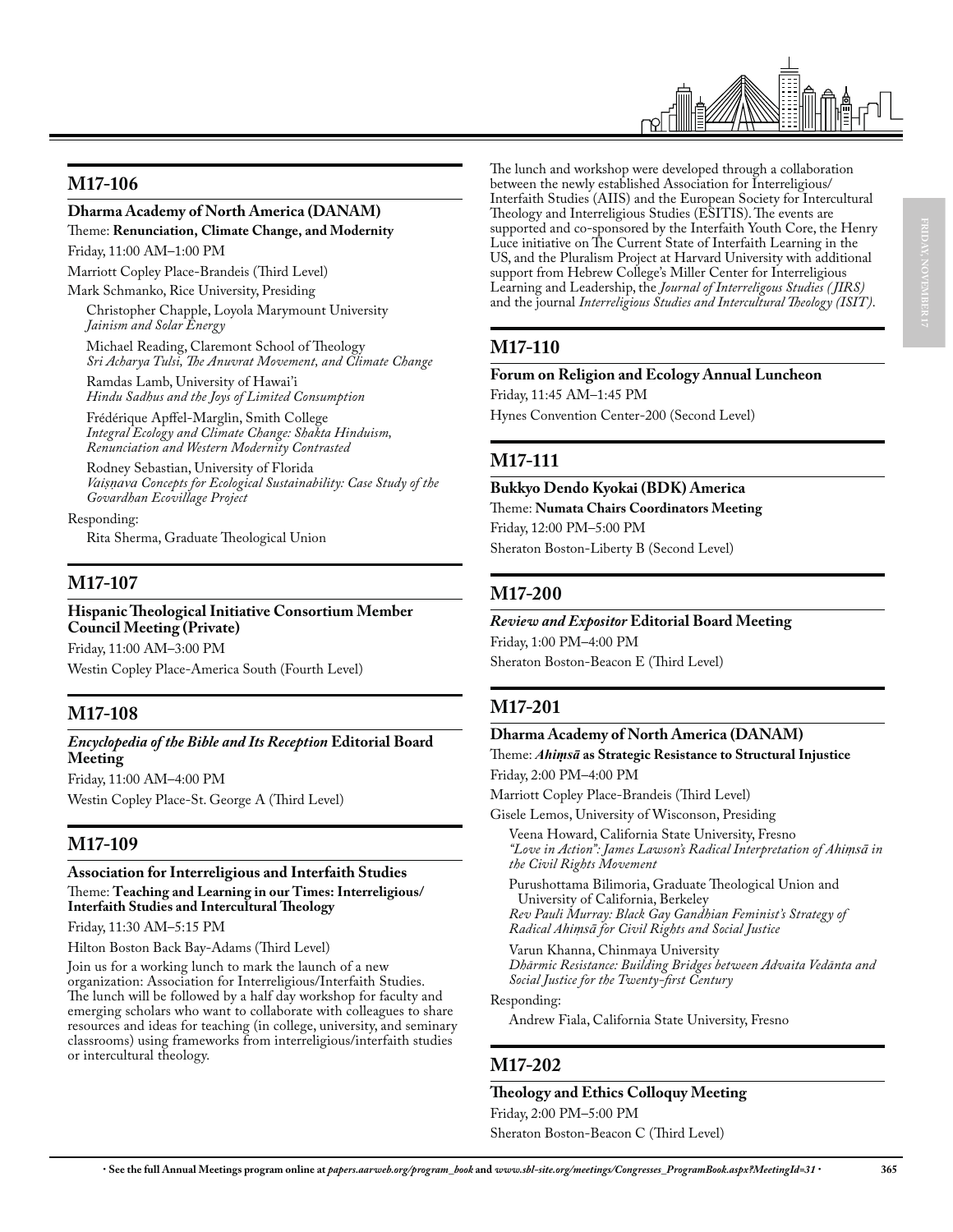## **FRIDAY, NOVEMBER 17**

#### **M17-203**

#### **International Society for Science and Religion** Theme: **CRISPR/Cas and Human Germline Gene Editing: Possibilities and Perspectives**

Friday, 2:30 PM–5:00 PM

Sheraton Boston-Republic B (Second Level)

This mini-conference addresses the possibility of human germline gThis mini-conference addresses the possibility of human germline gene editing from the perspectives of religion, bioethics, and public engagement. New genome-editing techniques, including CRISPR/ Cas, enable precise changes to the genome. These alterations may include gene editing in particular patients (so-called "somatic cell gene therapy") or in future children, which then changes the descendants of those children ("germline modification"). The journal *Science* declared CRISPR/Cas as the 2015 Science Breakthrough of the Year, and commentators regularly call this technology a "revolution" because it could in principle allow for germline enhancements to humans that have long been regarded as controversial by theologians and ethicists. The first speaker is biologist Richard O. Hynes, co-chair of the Committee on Human Gene Editing: Scientific, Medical, and Ethical Considerations of the National Academy of Sciences and the National Academy of Medicine. Working with counterparts in the Royal Society and the Chinese Academy of Science, for instance in hosting the 2015 International Summit on Human Gene Editing, this Committee has been central to discussions by experts and the general public on promises and challenges presented by advances in gene editing. Professor Hynes is the Daniel K. Ludwig Professor for Cancer Research at MIT, a Fellow of the Royal Society, and a Fellow of the American Association for the Advancement of Science. He will comment on the state of the technical advances and what they suggest

for future uses human germline modification. Three panelists will respond in light of the scientific possibilities described by Prof. Hynes. They include (1) Laurie Zoloth, Dean of the University of Chicago Divinity School and President of the AAR in 2014, whose work brings together advances in biomedical research, bioethics, and religion; (2) Ron Cole-Turner, Vice President of the International Society for Science and Religion and editor of *Design and Destiny: Jewish and Christian Perspectives on Human Germline Modification*; and (3) John H. Evans, Sociology, University of California, San Diego, a leading expert on public and religious responses to advances in biotechnology and a member of the NAM/ NAS Committee on Human Gene Editing. At least 30 minutes is reserved for public discussion.

Questions to be explored in this mini-conference include technical, bioethical, religious, and social issues. What should our response be to the intentional modification of the human species? Are there changes that are acceptable? What religious issues are implicated in these decisions? Which conceptions of justice are important to consider in this debate? What is the likelihood of a future society stratified by genetic traits? How can a public debate be structured so that it allows for the deeper concerns often reflected in religious discourse?

This mini-conference is organized and sponsored by the International Society for Science and Religion (ISSR). It is expected that this event will be webcast. For details, please visit the website of the National Academies (*http://nationalacademies.org/gene-editing*) just before the conference occurs. The ISSR gratefully acknowledges that the webcast is supported by the National Academy of Medicine's Kellogg Health of the Public Fund.

The ISSR also acknowledges the assistance of the American Academy of Religion in offering this event and the co-sponsorship of two units of the AAR: Bioethics and Religion Unit and the Human Enhancement and Transhumanism Unit.

Updated information about this session will be posted online at the ISSR website (*www.issr.org.uk*) or at *www.issr.yolasite.com*. Please direct any questions to Ron Cole-Turner at *coleturn@pts.edu*. Panelists:

Richard O. Hynes, Massachusetts Institute of Technology Laurie Zoloth, University of Chicago

Ronald S. Cole-Turner, Pittsburgh Theological Seminary John H. Evans, University of California, San Diego

## **M17-300**

#### **Dharma Academy of North America (DANAM)** Theme: Secrecy in Sahajiya and Gaudīya Vaişņava Bhakti **Theologies**

Friday, 4:00 PM–6:00 PM

Marriott Copley Place-Brandeis (Third Level)

Graham M. Schweig, Christopher Newport University, Presiding

Jonathan Edelmann, University of Florida *Secrets to Conceal and Secrets to Obscure in Gaudiya Vaisnavism* 

David Buchta, Brown University *Is Sanskrit a Language of Secrecy in Gaudiya Vaisnavism?* 

Glen Hayes, Bloomfield College *Hidden Textuality: Strategies of Concealment and Appropriation in* 

*Seventeenth-century 9DLΙΧDYD Sahajiyā Traditions*

Abhishek Ghosh, Grand Valley State University *From Secrecy to Intuition: Sahaja Theology and Practice in Colonial Bengal*

Responding:

Hugh B. Urban, Ohio State University

## **M17-301**

#### **Feminist Liberation Theologians' Network Gathering**

Friday, 4:00 PM–6:00 PM

Hynes Convention Center-111 (Plaza Level)

Mary E. Hunt, Women's Alliance for Theology, Ethics, and Ritual, Silver Spring, MD, and Elisabeth Schüssler Fiorenza, Harvard University, Presiding

The Feminist Liberation Theologians' Network sponsored by the Women's Alliance for Theology, Ethics, and Ritual (WATER) will discuss "Feminist Liberation Theologies: Resistance, Resilience, and Creativity". We will explore the roles of critical feminist religious studies, ministry, and activism can inspire these practices and kindle hope in the current climate of neo-liberal destabilization of discourse, increased sexism, racism and xenophobia, refugees, wars, and systemic injustice. All are welcome, so please RSVP to help us plan. Contact Mary at 301-589-2509 and *mhunt@her.com* or Elisabeth at *eschussler@ hds.harvard.edu*.

Panelists:

Christine Pae, Denison University

Elaine Wainwright, Institute of Sisters of Mercy of Australia and Papua New Guinea

Sharon D. Welch, Meadville Lombard Theological School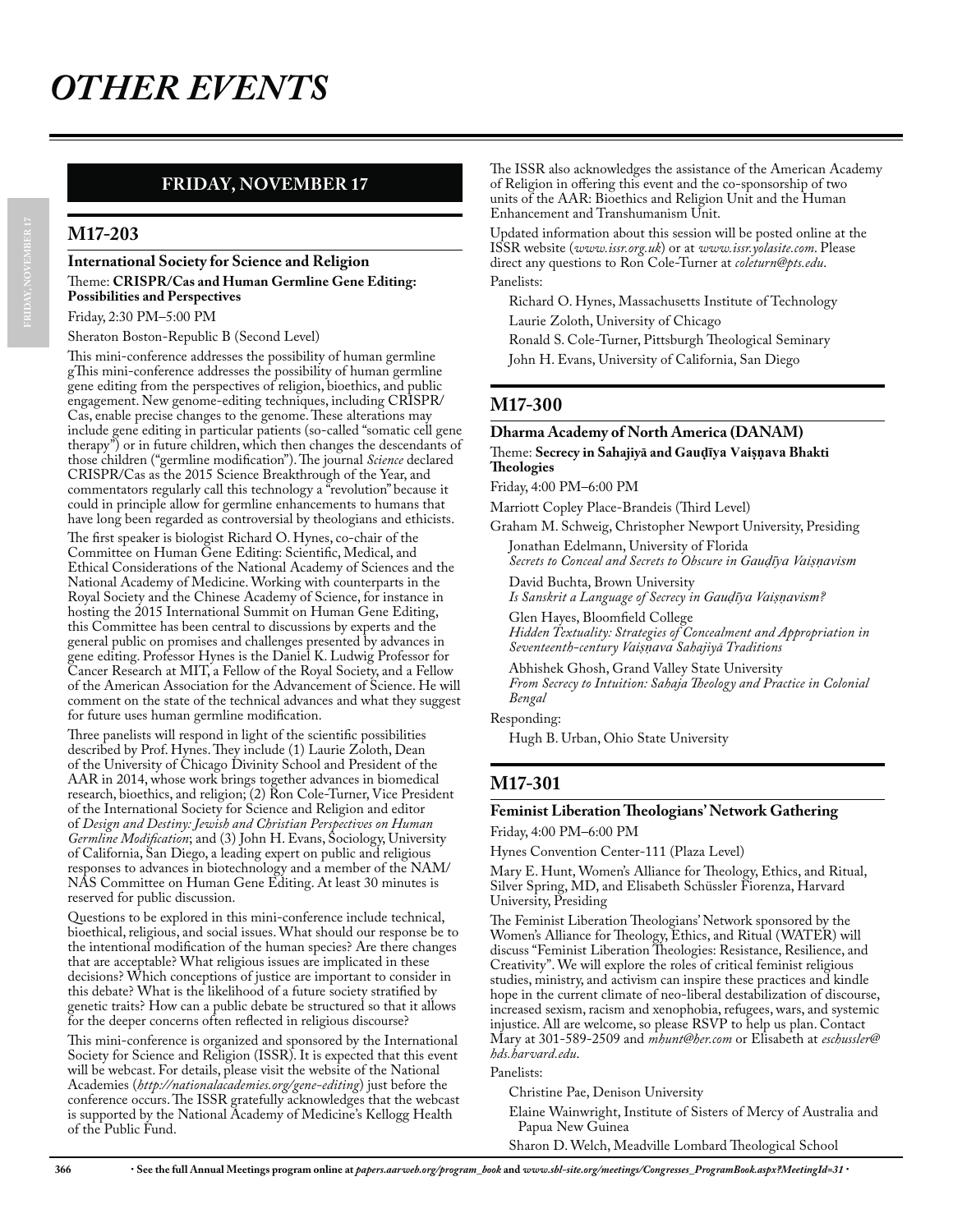

## **M17-302**

#### **Forum for Theological Exploration**

Theme: **Nurturing the Next Generation of Scholars** Friday, 4:00 PM–6:00 PM Westin Copley Place-Great Republic (Seventh Level)

## **M17-304**

**Center of Theological Inquiry** Theme: **Fresh Thinking from CTI**

Friday, 4:00 PM–6:00 PM Sheraton Boston-Clarendon (Third Level)

## **M17-305**

#### **Society for the Study of Native American Sacred Traditions Annual Meeting**

Friday, 4:30 PM–6:30 PM

Sheraton Boston-Dalton (Third Level)

The Society meetings are open to anyone. We do take a "gift" offering to help defray the cost of the meeting. The attendees typically talk about their research and then have an open discussion on topics related to the Society. Occasionally local Native American leaders are invited to speak.

## **M17-306**

#### *Stone-Campbell Journal*

Theme: **A Conversation about the Gospel of Luke and Reception** Friday, 5:00 PM–6:30 PM

Sheraton Boston-Commonwealth (Third Level)

Mark Hamilton, Abilene Christian University, Presiding

*SCJ* invites friends and colleagues from all streams who identify with the Stone-Campbell Movement tradition for fellowship, light refreshments, and interesting conversation. For additional information contact William Baker at *scjeditor@aol.com.*

Panelists:

Heather Gorman, Johnson University Kindalee Pfremmer De Long, Pepperdine University

#### **M17-308**

#### **United Methodist Women of Color Scholars Reception and Panel**

Friday, 6:00 PM–8:00 PM Hynes Convention Center-306 (Third Level)

#### **M17-400**

#### **Mennonite Scholars and Friends**

Theme: **Forum: Supersessionism** Friday, 6:30 PM–8:30 PM

Hilton Boston Back Bay-Belvidere A (Second Level)

Kimberly Penner, University of Toronto, Presiding John Kampen, Methodist Theological School, Ohio *The Gospel of Matthew and Antisemitism*

Maxwell Kennel, McMaster University *Emancipatory History: Anabaptist Restitution and Jacob Taubes' Occidental Eschatology*

Philipp Gollner, Goshen College *Mennonites on Tour: Christian Supersessionisms and the Sacralization of Place after the Shoah*

Responding:

Lois Y. Barrett, Anabaptist Mennonite Biblical Seminary

### **M17-405**

# **Unitarian Universalist Scholars and Friends**

Theme: **Unitarian Universalism and Today's Global Crisis: Semper Reformanda?**

**Friday, 6:30 PM–9:30 PM**

Offsite-Arlington Street Church, 351 Boylston Street

Michelle A. Walsh, Boston University, Presiding

This year's UU Scholars and Friends Conversation will explore the evolution of Unitarian Universalism over the past fifty years, with an eye both to the five-hundred-year legacy of the Protestant Reformation and to the current crisis of democratic institutions in the US and worldwide. Does the Unitarian Universalist Association's current affirmation of an anti-oppressive, anti-racist, multi-cultural, and economically inclusive society represent a "reformation" of our core identity, or a recovery of more ancient principles? Is it possible to resist the rising tide of nativism and religious intolerance, and simultaneously welcome congregants of diverse political ideologies? As new nationalisms challenge the (far from perfect) globalizing institutions that Unitarian Universalists once supported, how should we respond?

This event will take place in the Chapel at Arlington Street Church, a fifteen minute walk down Boylston Street or two stops on the Green Line from the Hynes Convention Center. It is co-sponsored by Harvard Divinity School, Starr King School for the Ministry, and the Unitarian Universalist Panel on Theological Education. The conversation will run 6:30–8:00 pm, followed by a reception from 8:00–9:30 pm.

There will be also be an opportunity to explore Boston's Unitarian Universalist heritage earlier in the day on Friday, November 17. Interested persons should contact Dan McKanan at *dmckanan@hds. harvard.edu* for more information.

Panelists:

Clyde Grubbs, Blue Hills Spiritual Direction Stephanie Y. Mitchem, University of South Carolina Elias Ortega-Aponte, Drew University Hafidha Saadiqah, Bowling Green State University Sharon D. Welch, Meadville Lombard Theological School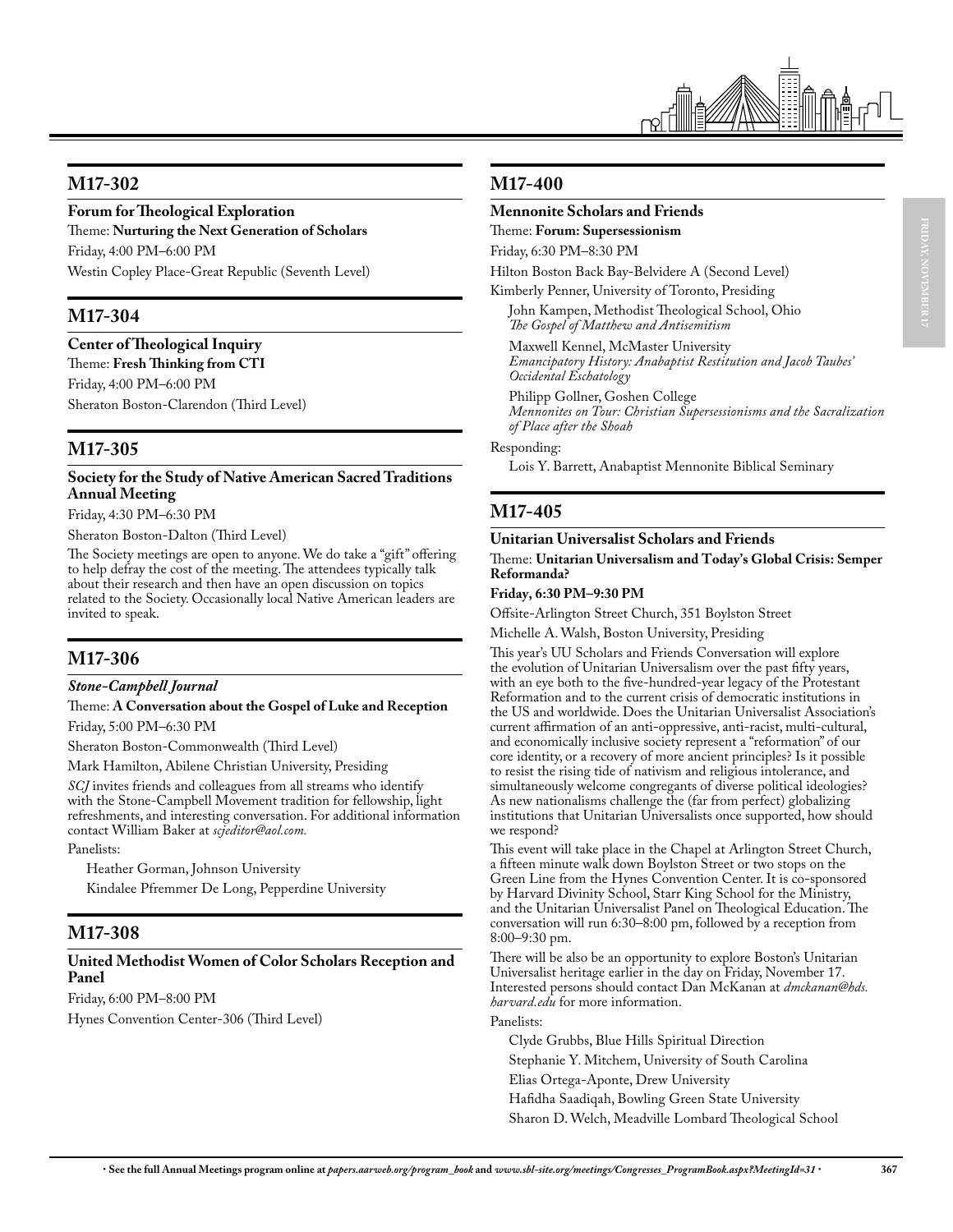## **FRIDAY, NOVEMBER 17**

#### **M17-406**

**Boston College's Lonergan Institute** Theme: *The Fragility of Consciousness***: Book Panel Discussion** Friday, 6:30 PM–9:30 PM Hilton Boston Back Bay-Belvidere B (Second Level)

### **M17-401**

*Perspectives in Religious Studies* **Editorial Board Meeting** Friday, 7:00 PM–8:30 PM Sheraton Boston-Beacon E (Third Level)

### **M17-407**

**International Society for the Study of Religion, Nature, and Culture Friends and Members Meeting** Friday, 7:00 PM–8:30 PM Sheraton Boston-Back Bay D (Second Level)

## **M17-408**

**Louisville Grawemeyer Award in Religion** Theme: **Celebrating Gary Dorrien's** *The New Abolition: W.E.B. Du Bois and the Black Social Gospel* Friday, 7:00 PM–8:30 PM Sheraton Boston-Olmsted (Fifth Level) Tyler Mayfield, Louisville Presbyterian Theological Seminary, Presiding Panelists: Rima Vesely-Flad, Warren Wilson College Christopher H. Evans, Boston University Zachery Williams, University of Akron Responding: Gary Dorrien, Columbia University, Union Theological Seminary

## **M17-402**

## **Academy Anonymous Recovery Meetings (AARM)**

Friday, 7:30 PM–8:30 PM Hilton Boston Back Bay-Lincoln (Third Level)

## **M17-403**

**Mennonite Scholars and Friends Reception** Friday, 8:30 PM–10:00 PM Hilton Boston Back Bay-Westminster (Second Level)

## **M17-404**

**Friends of Animals and Religion Reception** Friday, 9:00 PM–10:00 PM Westin Copley Place-Courier (Seventh Level)

## **SATURDAY, NOVEMBER 18**

#### **M18-5**

*Spiritus* **Journal Editorial Board Meeting** Saturday, 7:00 AM–8:30 AM Hilton Boston Back Bay-Belvidere B (Second Level)

## **M18-8**

**Council on Graduate Studies in Religion Annual Meeting** Saturday, 8:00 AM–12:00 PM Fairmont Copley Place-St. James Room (Lobby Level)

## **M18-100**

**Dharma Academy of North America (DANAM)** Theme: **Reconsidering the Origins of** *Bhakti* Saturday, 8:30 AM–10:30 AM Marriott Copley Place-Tufts (Third Level)

Graham M. Schweig, Christopher Newport University, Presiding Vishwa Adluri, City University of New York *Bhakti and Avatāra in the Nārāyaṇīya* 

Edward Butler, New York, NY *Bhakti and Henadology*

Stuart R. Sarbacker, Oregon State University *Svādhyāya and Bhakti: Saguņa Devatā and Nirguņa Īśvara in*  $A$ *s*tāngayoga

Caley Smith, Harvard University *Indra as Time: Reconsidering Devotion in Rgveda X.27* 

Sudhakshina Rangaswami, Fort Washington, PA *Bhakti as the Fruition of Jñāna — Revisiting Rāmānuja's Legacy*

Responding:

Joydeep Bagchee, Ludwig-Maximilians-Universität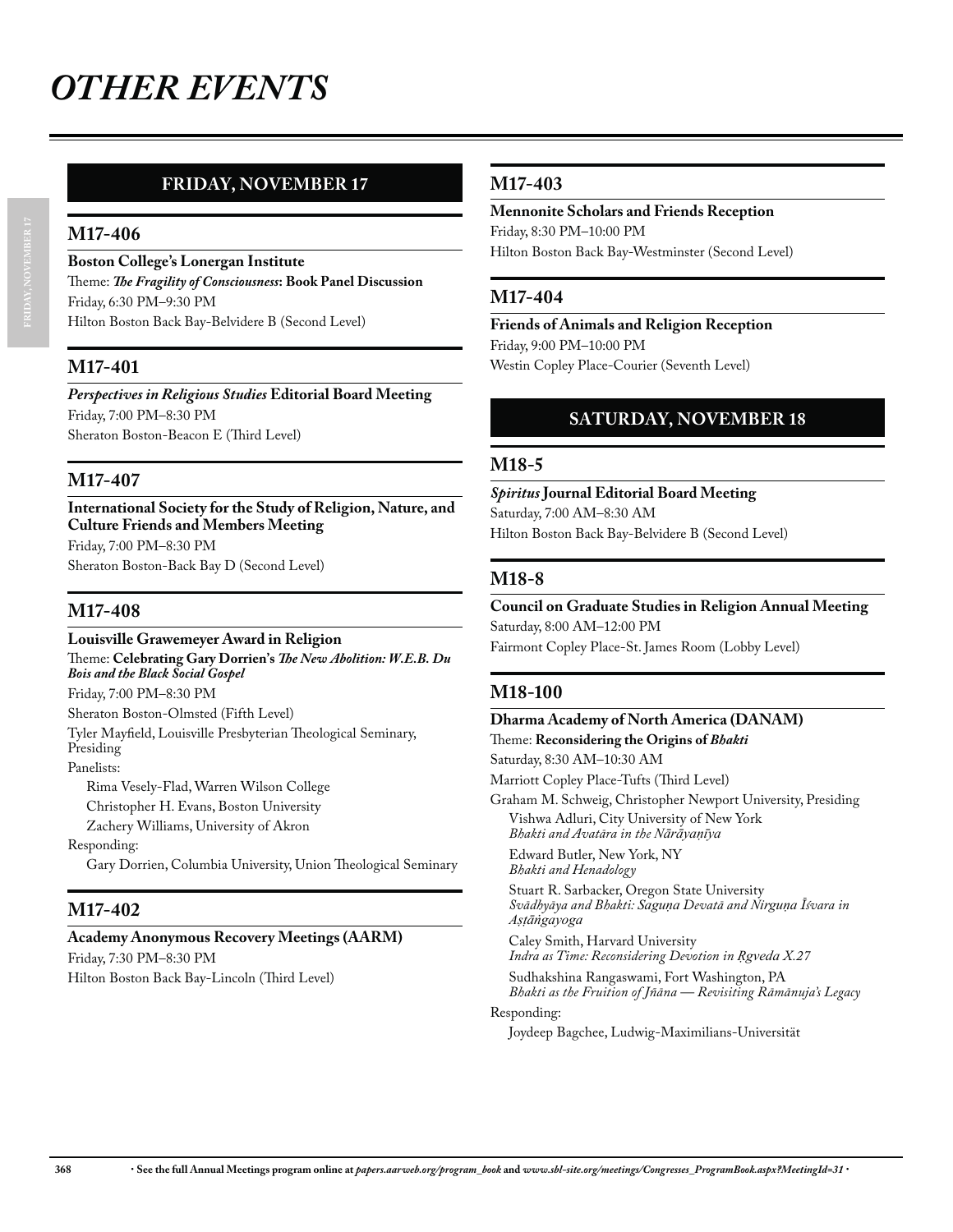

## **M18-101**

#### **Accordance Bible Software**

Theme: **Syntactic Databases for Biblical and Early Jewish Texts** Saturday, 9:00 AM–11:30 AM

Marriott Copley Place-Yarmouth (Fourth Level)

Please join us for a demonstration, with examples and discussion, of the research potential of the Accordance Bible syntax databases on the Hebrew Bible, Qumran texts, and New Testament. The basic principles of the tagging process will be briefly covered, but the focus will be on example searches and the more advanced linguistic issues relating to the databases, such as verbal valency. Attendees are encouraged to bring questions and sample searches for discussion.

Rob Holmstedt, University of Toronto *Syntax of the Hebrew Bible*

Martin Abegg, Trinity Western University *Syntax of Qumran*

John Cook, Asbury Theological Seminary *Valence and Other Syntactical Considerations*

Roy Brown, OakTree Software and Accordance *Syntax Searching and Display on Accordance*

## **M18-102**

#### **National Association of Baptist Professors of Religion Annual Meeting**

Saturday, 9:00 AM–11:30 AM Westin Copley Place-Essex North (Third Level)

## **M18-103**

#### **Salvation Army Scholars and Friends Annual Meeting**

Saturday, 9:00 AM–12:00 PM

Hilton Boston Back Bay-Jefferson (Third Level)

Roger J. Green, Gordon College, Presiding Emily Wilce, University of Leicester

*Art and the Army: An Art Historical Perspective*

Dean Smith, Nazarene Theological College *The Salvation Army and the Challenge of Theological Higher Education for a New Millennium*

Andrew Eason, Booth University College *Spreading Salvation Abroad: The Impact of World Missions on the Life and Thought of Catherine Booth*

## **M18-104**

#### **Charles S. Peirce Society**

#### Theme: **Charles S. Peirce and the Study of Religion** Saturday, 9:00 AM–12:00 PM

Fairmont Copley Place-Commonwealth Room (Lower Lobby Level) Founded in 1946, the Charles S. Peirce Society encourages study of and communication about the work of Charles S. Peirce and its ongoing influence in the many fields of intellectual endeavor to which he contributed. As the founder of pragmatism and of semiotics, Peirce's thought has deeply influenced numerous theologians and philosophers of religion working today. The purpose of this meeting is to discuss how his work has influenced the contemporary landscape and what might be done to continue promoting Peirce's work in the study of religion.

## **M18-112**

## **Society for the Study of Anglicanism**

Theme: **Portable Anglicanism: The Impact of Migration on Identity**

Saturday, 9:00 AM–12:30 PM

Westin Copley Place-Empire (Seventh Level)

This meeting will include breakfast, a keynote address, a panel discussion in response, and a time for questions and comments from attendees.

Panelists:

Nicholas Sagovsky, Liverpool Hope University and University of Roehampton

## **M18-105**

#### **Theology Without Walls Group**

Theme: **Love and Desire, Human and Divine**

Saturday, 9:30 AM–12:00 PM

Westin Copley Place-Great Republic (Seventh Level)

Jerry L. Martin, University of Colorado, Presiding

Different traditions propose different analyses of desire, and hence of love. These differences are reflected in their understanding of the relation of the human to the divine, and of the divine to the human, and of the human to the human. Which understandings are most adequate to the human condition and the divine reality? What texts, stories, theories, practices, or examples are most illuminating in this regard? How do the religious texts and ideas interact with understandings gained from other sources, personal, psychological, literary, philosophical, scientific, etc.?

Panelists:

S. Mark Heim, Andover Newton Theological School

Paul Knitter, Union Theological Seminary

Richard Oxenberg, Endicott College

Michelle Voss Roberts, Wake Forest University

Wesley J. Wildman, Boston University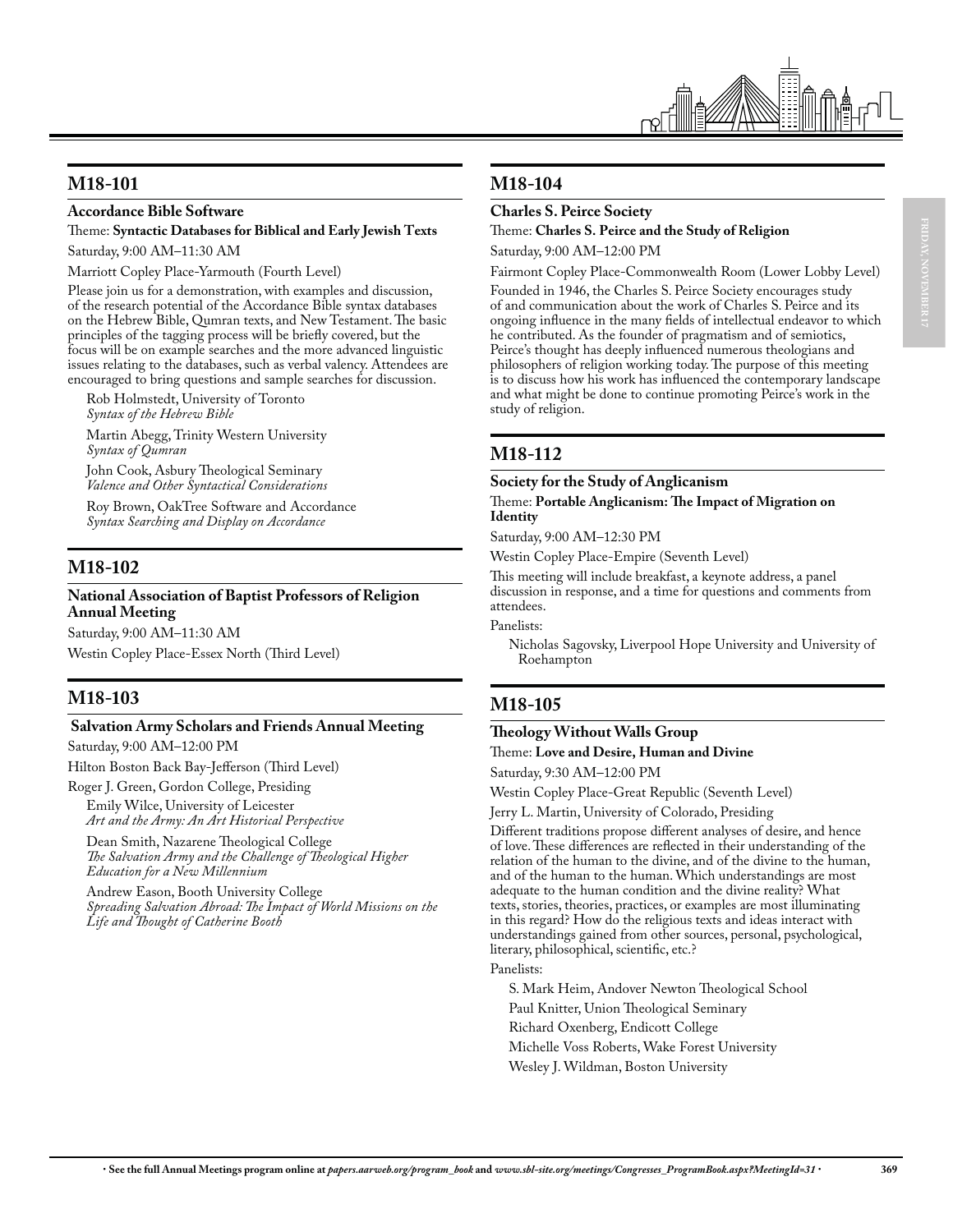## **SATURDAY, NOVEMBER 18**

#### **M18-106**

#### **Paraclete Press**

Theme: *The Ecumenism of Beauty* **- Panel Discussion and Coffee: The Role of Visual Arts in Ecumenical Exchange for the 500th Commemoration Year of the Reformation**

Saturday, 10:00 AM–11:30 AM

Westin Copley Place-Adams (Seventh Level)

Join Paraclete Press and the Mount Tabor Ecumenical Centre for Art and Spirituality for coffee and discussion on the role of visual arts in ecumenical exchange. This panel will cover themes presented in *The Ecumenism of Beauty* (edited by Monsignor Timothy Verdon, Director of the Museo Dell'Opera del Duomo in Florence, Italy), and will highlight topics covered in the symposium "The Arts and Ecumenism—What Theology Risks in Artistic Creation," held earlier in 2017 in the European cities of Paris, Strasbourg and Florence and in North America at the Yale Institute of Sacred Music and the Community of Jesus, in Orleans, MA.

### **M18-113**

#### **Grundtvig Study Center, Aarhus University, Denmark, Church of Sweden Research Department, and Vandenhoeck & Ruprecht**

#### Theme: **Passionately Human! The Future of Scandinavian Creation Theology**

Saturday, 10:00 AM–12:00 PM

Sheraton Boston-Beacon E (Third Level)

Jakob Wirén, Church of Sweden, Presiding

The three founding figures of Scandinavian creation theology (SCT) —K.E. Løgstrup, Regin Prenter, and Gustaf Wingren—combined seminal insights from Martin Luther, mediated through the Danish theologian N.F.S. Grundtvig. The world outside the churches is not God-less. The world is God-given and imbued with a divine presence; therefore it is religiously valid to approach the world from a secular perspective, and from embodied experiences. Thus, SCT offers a model for reconfiguring reformation theology for a post-secular age, holding the view that the doctrine of creation is not just another theological locus to be followed by other loci, such as justification and fulfillment. Rather, creation constitutes the universal horizon for any Christian theologizing, also regarding Christ and church, baptism and salvation.

Elisabeth Gerle, Church of Sweden and Lund University Passionate Embrace: Luther on Love, Body, and Sensual Presence *(Cascade, 2017)*

Trygve Wyller, University of Oslo

Reformation Theology for a Post-Secular Age: The Future of Scandinavian of Scandinavian Creation Theology *(V&R Academic 2017)*

Bengt Kristensson Uggla, Åbo Akademi University Becoming Human Again: The Theological Life of Gustaf Wingren *(Cascade, 2016)*

#### Responding:

Catherine Keller, Drew University Marit Trelstad, Pacific Lutheran University

#### **M18-107**

#### *Wesley Works* **Editorial Board Luncheon**

Saturday, 11:00 AM–1:00 PM Marriott Copley Place-Maine (Fifth Level)

#### **M18-108**

**Dharma Academy of North America (DANAM)** Theme: *Yoga Sutra* **and Bhakti**

Saturday, 10:30 AM–12:30 PM

Marriott Copley Place-Tufts (Third Level)

Phyllis Herman, California State University, Northridge, Presiding Graham M. Schweig, Christopher Newport University *Divine Grace in the Highest Samādhi: A Bhakti Hermeneutic for Greater Understanding of the* Yoga Sūtra

Stephanie Corigliano, Humboldt State University *Pluralism, Religious Devotion, and T. Krishnamacharya: Or, How the*  Yoga Sūtra *Assumed Scripture-status for Modern Yoga*

Edwin F. Bryant, Rutgers University *Mokṣa is Equivalent to Hell: the Minimization of the Goal of the* Yoga Sūtra *in the* Bhagavata Purana

Ramdas Lamb, University of Hawai'i *The Union of Yoga, Tapasya, and Bhakti in the Ramananda Sampraday*

Responding:

Phyllis Herman, California State University, Northridge

#### **M18-109**

**Liverpool Hope University, University of Manchester, and Methodist Church of Great Britain**

Theme: **Madness in their Methodism: Exploring the Beliefs, Practices and Legacy of an Eighteenth-century Anglican Sect** Saturday, 11:00 AM–3:00 PM

Marriott Copley Place-Boston University (Third Level) Andrew Cheatle, Liverpool Hope University, Presiding Panelists:

Tom Greggs, University of Aberdeen

Anna Lawrence, Fairfield University

David Hart, Methodist Church of Great Britain

Christopher H. Evans, Boston University

Gareth Lloyd, University of Manchester

Kenneth Newport, Liverpool Hope University

#### **M18-110**

## **Christian Scholarship Foundation Luncheon**

Saturday, 11:30 AM–1:00 PM

Fairmont Copley Place-Forum Room (Lower Lobby Level)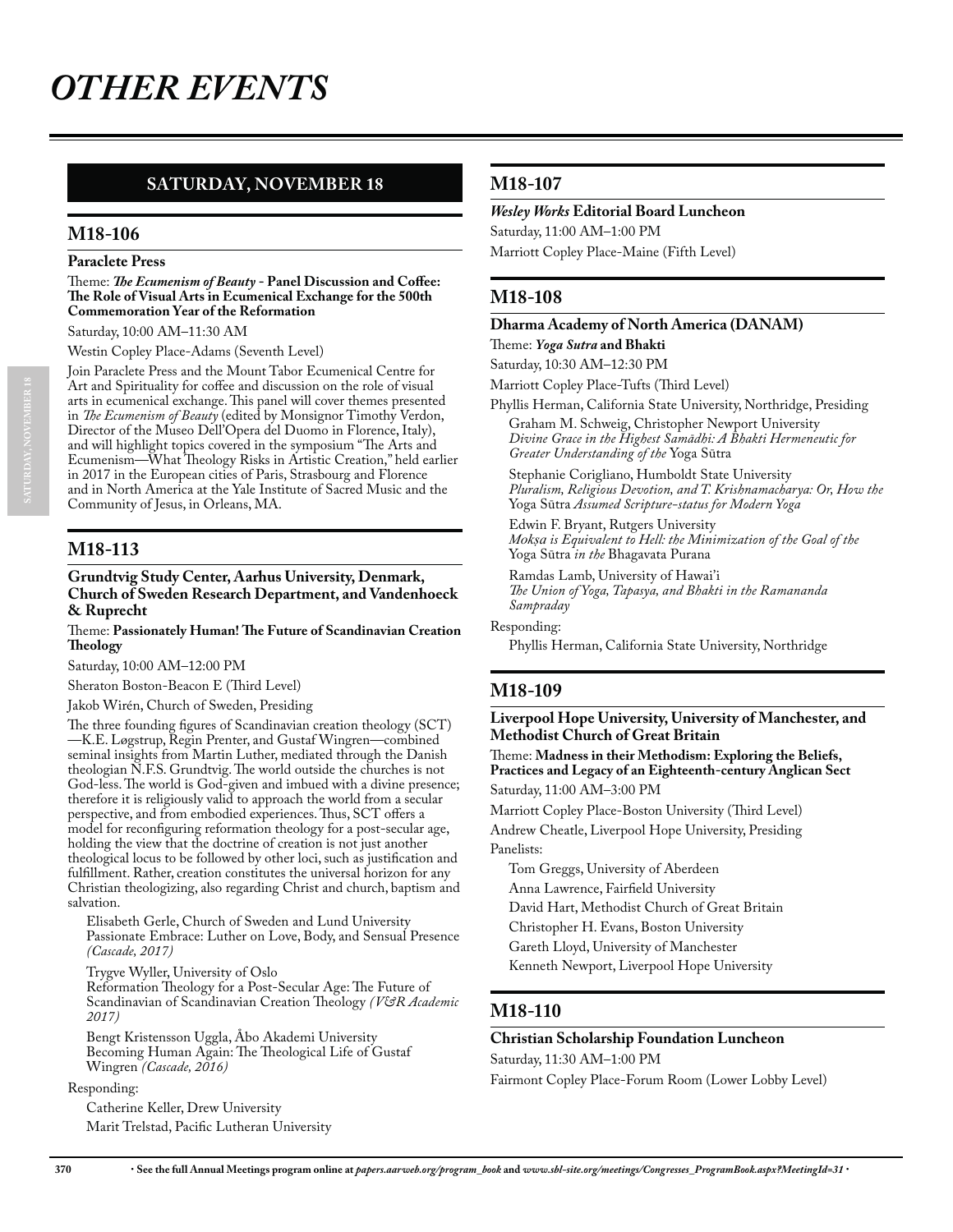

## **M18-111**

#### **Academy Anonymous Recovery Meeting (AARM)**

Saturday, 12:00 PM–1:00 PM Hilton Boston Back Bay-Lincoln (Third Level)

## **M18-202**

#### **North American Hindu Association of Dharma Studies**

Theme: **The Future of Secularism in India and the United States**

Saturday, 1:00 PM–2:00 PM

Marriott Copley Place-Brandeis (Third Level)

Rita Sherma, Graduate Theological Union, Presiding Panelists:

Anant Rambachan, Saint Olaf College

John Thatamanil, Union Theological Seminary

Ramakrishnan Parameshwaran, Graduate Theological Union

Responding:

Jeffery D. Long, Elizabethtown College

## **M18-200**

#### **HarperOne**

Theme: **The History Behind the Story of the Exodus: A Discussion of Richard Elliott Friedman's New Book** *The Exodus*

Saturday, 1:00 PM–3:00 PM

Westin Copley Place-Essex North (Third Level)

Join a distinguished panel for a rich discussion of the breadth of new evidence pointing to the historical background behind the biblical story, as well as the cultural impacts this event has had on the rise of monotheism and the ethic of loving both the neighbor and the alien.

## **M18-201**

#### **Common English Bible Interpreter's Commentary**

Saturday, 2:00 PM–4:00 PM

Marriott Copley Place-Rhode Island (Fifth Level)

## **M18-304**

## **Toward Ecological Civilization**

#### Theme: **EcoCiv 2nd Annual Meeting: Stakeholder Workshop and Discussion**

Saturday, 4:00 PM–5:00 PM

Hynes Convention Center-302 (Third Level)

John Becker, Loyola Marymount University, Presiding

Each year, the AAR & SBL Annual Meetings bring together roughly 10,000 scholars from around the world. This includes transportation, meals, housing, etc. Like any event of this size, our annual meeting has a significant impact on the environment.

As scholars, activists, and responsible citizens, it is imperative that we recognize the environmental impact of our annual meeting and explore more sustainable policies and practices necessary for an ecological civilization. At the 2016 SBL & AAR Annual Meetings, EcoCiv (*http://ecociv.org*) gathered leaders across the attendees to discuss our responsibility as scholar-activists to transform our classrooms, institutions, and local communities in light the climate crisis and U.S electoral politics. Building on those conversations, our 2017 session will be an exploratory workshop on specific proposals for changes to the AAR & SBL Annual Meetings to reduce our environmental impact. Participants will be invited to engage with leaders and peers as citizen-stakeholders. Our goal is to collaboratively develop an action plan that constituencies across AAR and SBL can support, and present this to the AAR and SBL leadership for formal consideration.

Panelists:

Philip Clayton, Claremont School of Theology

Wm. Andrew Schwartz, Center for Process Studies, Claremont, CA

Elizabeth Singleton, Claremont School of Theology

## **M18-305**

#### **Hispanic Theological Initiative Consortium Mentoring Gathering (Private)**

Saturday, 4:00 PM–6:00 PM

Westin Copley Place-America North (Fourth Level)

## **M18-300**

#### **Theology Without Walls Group**

#### Theme: **Recognizing the Divine Imprint Across Religious Boundaries**

Saturday, 4:00 PM–6:30 PM

Westin Copley Place-Great Republic (Seventh Level)

Jerry L. Martin, University of Colorado, Presiding

A spiritually alert person who reads texts in other religious traditions encounters, sometimes to the reader's surprise, a divine voice or imprint — not only texts but also practices and persons — which needs to be taken into account, theologically. This has happened to all of us and how it happens deserves consideration. Panelists will be asked to consider how this has happened to them, what texts captured their attention and what "divine marks" (if any) distinguished those texts. Were there ways these texts spoke to their personal situations or searches? Are such texts to be found only in religious canons, or in literature or philosophy or other works?

#### Panelists:

Francis X. Clooney, Harvard University

Christopher Denny, St. John's University

- Rita Sherma, Graduate Theological Union
- John Thatamanil, Union Theological Seminary
- Jonathan Weidenbaum, Berkeley College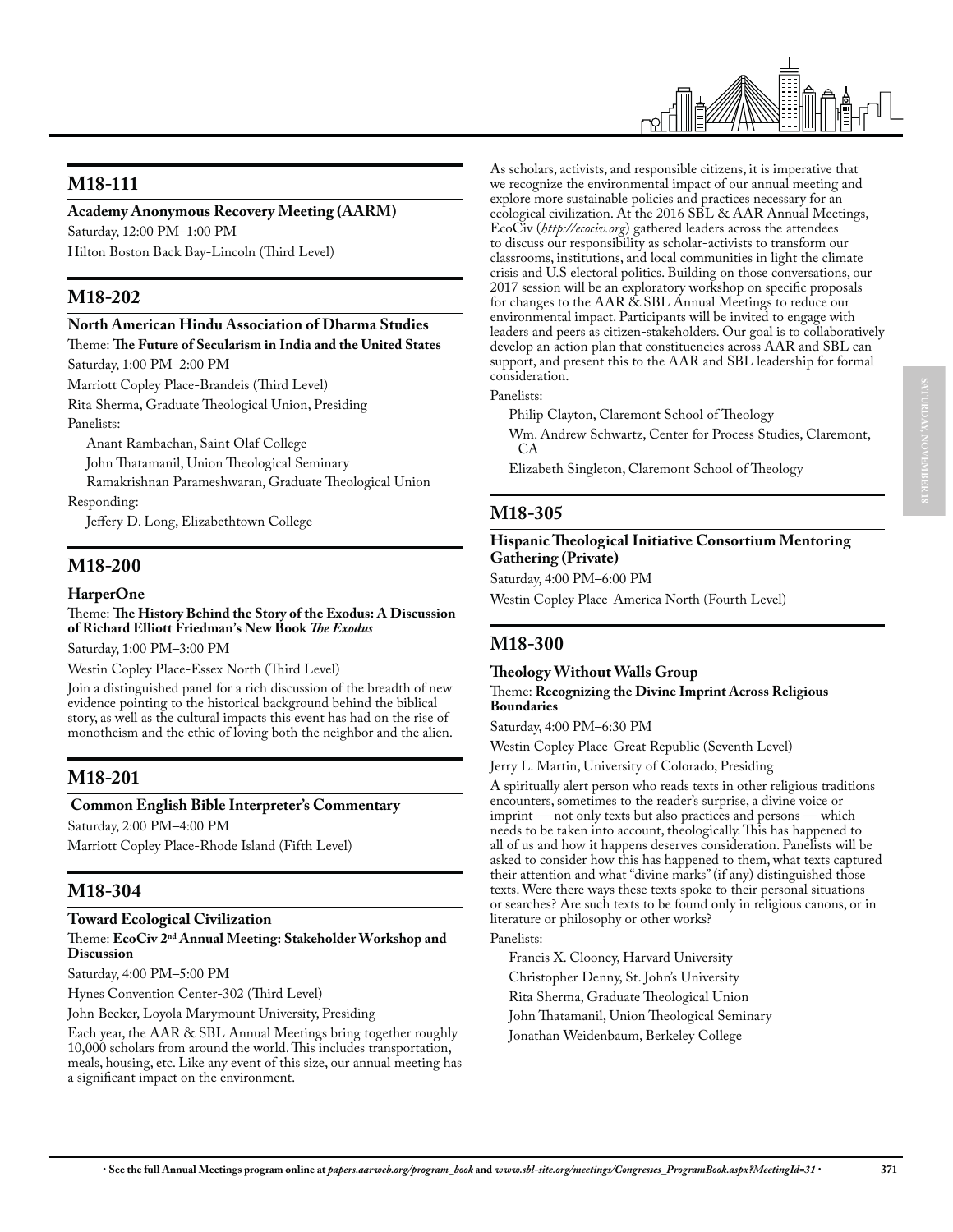## **SATURDAY, NOVEMBER 18**

## **M18-301**

#### **Muktabodha Indological Research Institute 20th Anniversary Reception**

Saturday, 5:30 PM–7:30 PM

Westin Copley Place-Newbury/Gloucester (Second Level)

Join us for a tea reception in honor of the 20<sup>th</sup> anniversary of the Muktabodha Indological Research Institute.

## **M18-302**

#### **Religion and Education Collaborative**

Theme: **Networking Social and Reception, hosted by Boniuk Institute for Religious Tolerance at Rice University** Saturday, 6:00 PM–7:30 PM

Westin Copley Place-Baltic (Seventh Level)

## **M18-303**

#### **Forum for Theological Exploration Reception Honoring Fellows and Alumni**

Saturday, 6:00 PM–8:00 PM Westin Copley Place-America South (Fourth Level)

## **M18-400**

#### **Metropolitan Andrey Sheptytsky Institute of Eastern Christian Studies and AAR's Eastern Orthodox Studies Unit**

Theme: **Vespers (Evening Prayer) in the Byzantine Rite** Saturday, 6:30 PM–8:00 PM

Hynes Convention Center-209 (Second Level)

## **M18-401**

## **John C. Danforth Center on Religion and Politics Reception** Saturday, 6:30 PM–8:30 PM

Westin Copley Place-Essex Center (Third Level)

## **M18-402**

## **Indiana University Religious Studies Alumni and Friends Reception**

Saturday, 7:00 PM–9:00 PM

Westin Copley Place-Huntington (Second Level)

## **M18-403**

#### **Enoch Seminar Panel and Reception**

Saturday, 7:00 PM–9:30 PM

Westin Copley Place-Essex South (Third Level)

The Enoch Seminar is a group of international specialists of early Judaism, Christianity, and Islam. Our group gathers to discuss topics of interest and new research. At this event, we will host a panel to conclude the First Enoch Colloquium at Harvard University and present a Festschrift to Michael Stone, followed by a reception. All are invited to join us!

## **M18-404**

**Zygon Center for Religion and Science, International Society for Science and Religion, Center for Theology and the Natural Sciences, Institute for the Bio-Cultural Study of Religion, Institute for Religion in an Age of Science**

Theme: **Science and Religion Hospitality Event** 

Saturday, 7:00 PM–10:00 PM

Fairmont Copley Place-St. James Room (Lobby Level)

Please join us for refreshments and conversation at this year's Science and Religion Hospitality Event, sponsored by:

The Zygon Center for Religion and Science (Zygon Center), which offers graduate courses at the Lutheran School of Theology at Chicago, hosts public lectures and visiting scholars and shares offices with *Zygon: Journal of Religion and Science. (www.zygoncenter.org)*

The International Society for Science and Religion (ISSR) is an honorary academic society of established scholars in religion with expertise and publications in one or more of the natural sciences, scientists with a commitment to dialogue with religion, or historians and philosophers of science. More on the ISSR can be found at *www. issr.org.uk*. The ISSR events at the AAR & SBL Annual Meetings are listed at *www.issr.yolasite.com*.

The Center for Theology and the Natural Sciences (CTNS) is now a Program of the Graduate Theological Union (GTU). CTNS supports research, provides MDiv and doctoral courses through the Ian G. Barbour Chair at the GTU, and publishes the peer-reviewed *Journal Theology and Science*. Check out our extensive resources at *www.ctns.org*.

The Institute for the Bio-Cultural Study of Religion (IBCSR), which sponsors research in the scientific study of religion, supports Boston University's Religion and Science Ph.D., publishes the journal *Religion, Brain and Behavior* and the monthly *IBCSR Research Review*. (*www.ibcsr.org*)

The Institute for Religion in an Age of Science (IRAS), which is an open-membership organization that holds annual summer conferences and co-publishes the peer-reviewed journal *Zygon: Journal of Religion and Science. (www.iras.org)*

## **M18-405**

## **Fordham University Theology Department Reception**

Saturday, 7:30 PM–9:00 PM

Westin Copley Place-Essex North (Third Level)

The faculty of Fordham University's Department of Theology invite you to join our graduate students, alumni/ae, and friends for a festive reception.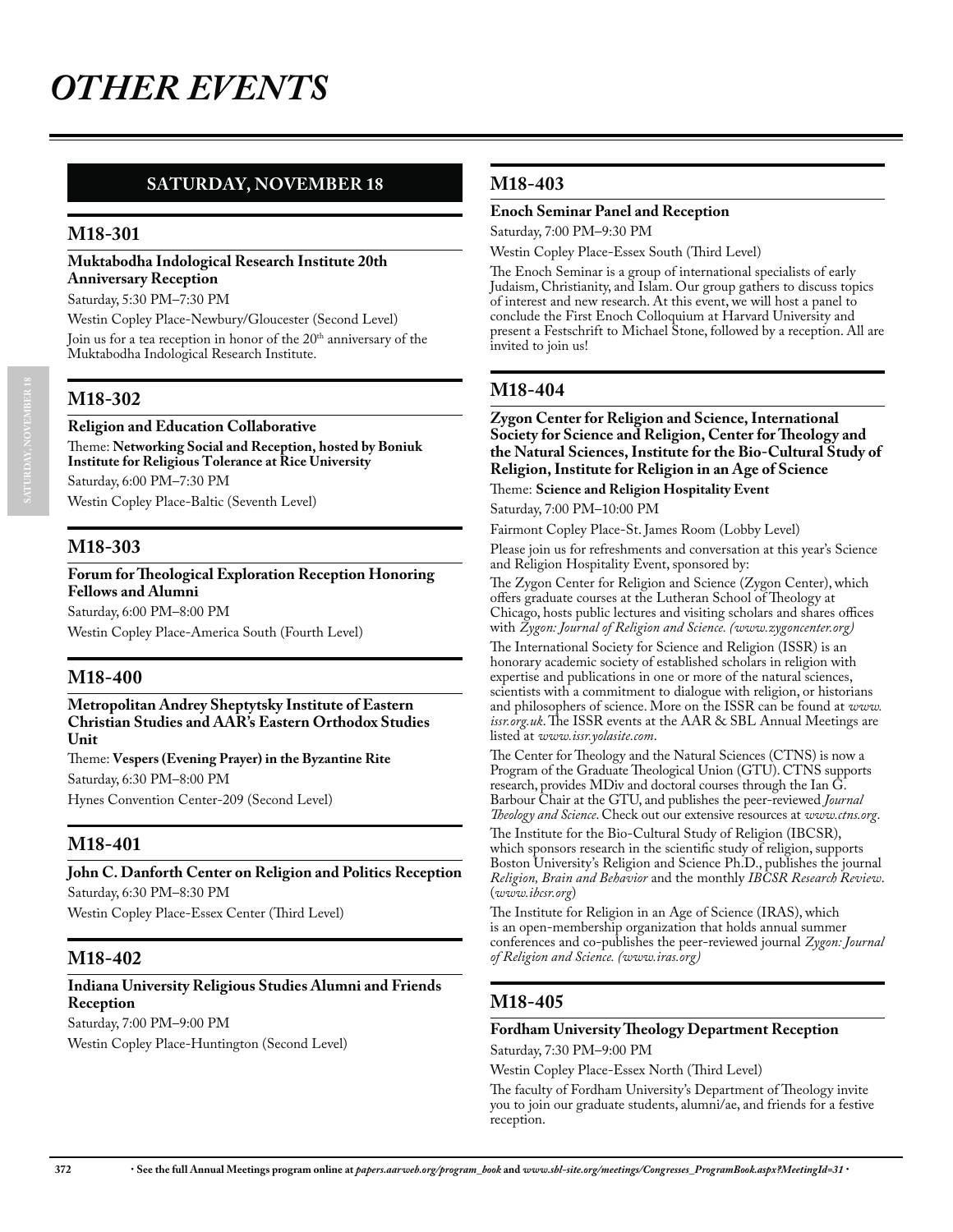

## **M18-406**

#### **Dallas Theological Seminary Alumni Reception**

Saturday, 8:00 PM–9:00 PM Westin Copley Place-Adams (Seventh Level)

## **M18-407**

#### **Macquarie University & Australian College of Theology Reception**

Saturday, 8:00 PM–9:30 PM

Westin Copley Place-Parliament (Seventh Level)

Friends and associates of the Australian College of Theology and Macquarie University, and anyone interested in theological education and research in the South Pacific, are invited for wine, cheese and conversation. Greet Martin Sutherland and other faculty in an informal networking and discussion time.

## **M18-412**

#### **Society for Pentecostal Studies and Wesleyan Theological Society Reception**

Saturday, 8:00 PM–9:30 PM

Westin Copley Place-St. George A-B (Third Level)

## **M18-408**

#### **Baker Academic and Brazos Press Reception**

Saturday, 8:00 PM–10:00 PM Westin Copley Place-Staffordshire (Third Level)

## **M18-409**

#### **De Gruyter Reception**

Saturday, 8:00 PM–10:00 PM Westin Copley Place-St. George C-D (Third Level)

## **M18-413**

## **Calvin Theological Seminary Reception**  Saturday, 8:00 PM–10:00 PM

Westin Copley Place-Great Republic (Seventh Level)

## **M18-410**

## **Graduate Theological Union Alumni Reception**

Saturday, 8:00 PM–11:00 PM

Westin Copley Place-America Center (Fourth Level)

## **M18-411**

#### **Center for Process Studies Reception**

Saturday, 9:00 PM–11:00 PM

Westin Copley Place-Northstar (Seventh Level)

This reception is open to all friends, members, and persons interested in the Center for Process Studies and/or Open-Relational Theologies. Learn about recent developments and ways to get involved. Enjoy wine, cheese, and conversation!

## **M18-414**

#### **Hispanic Theological Initiative Consortium Reception**

Saturday, 9:00 PM–11:00 PM

Westin Copley Place-America North (Fourth Level)

## **M18-415**

#### **Harvard University Divinity School Reception**

Saturday, 9:00 PM–11:00 PM

Offsite-Boston Public Library, 700 Boylston Street, McKim Building ( Johnson Building, Boylston Hall)

Faculty, students, staff, alumni, colleagues, and friends are cordially invited to attend the Harvard University reception for the AAR & SBL Annual Meetings, sponsored by Harvard Divinity School, the Center for the Study of World Religions, and the Committee on the Study of Religion (Faculty of Arts and Sciences). No RSVP necessary. We look forward to seeing you there!

## **SUNDAY, NOVEMBER 19**

## **M19-12**

#### **Gordon-Conwell Theological Seminary Alumni Connect Breakfast**

Sunday, 7:00 AM–8:30 AM

Marriott Copley Place-St. Botolph (Second Level)

Alumni and spouses are invited to attend the Gordon-Conwell Theological Seminary Alumni Connect Breakfast. Prospective students also may attend to connect with alumni and faculty and to hear updates on the seminary. There is no cost to attend, but registration is required by Friday, November 10, 2017 at *https:// my.gordonconwell.edu/alumni* under Upcoming Events.

## **M19-5**

## **Church of Christ Professors Meeting**

Sunday, 7:00 AM–8:30 AM

Hynes Convention Center-210 (Second Level)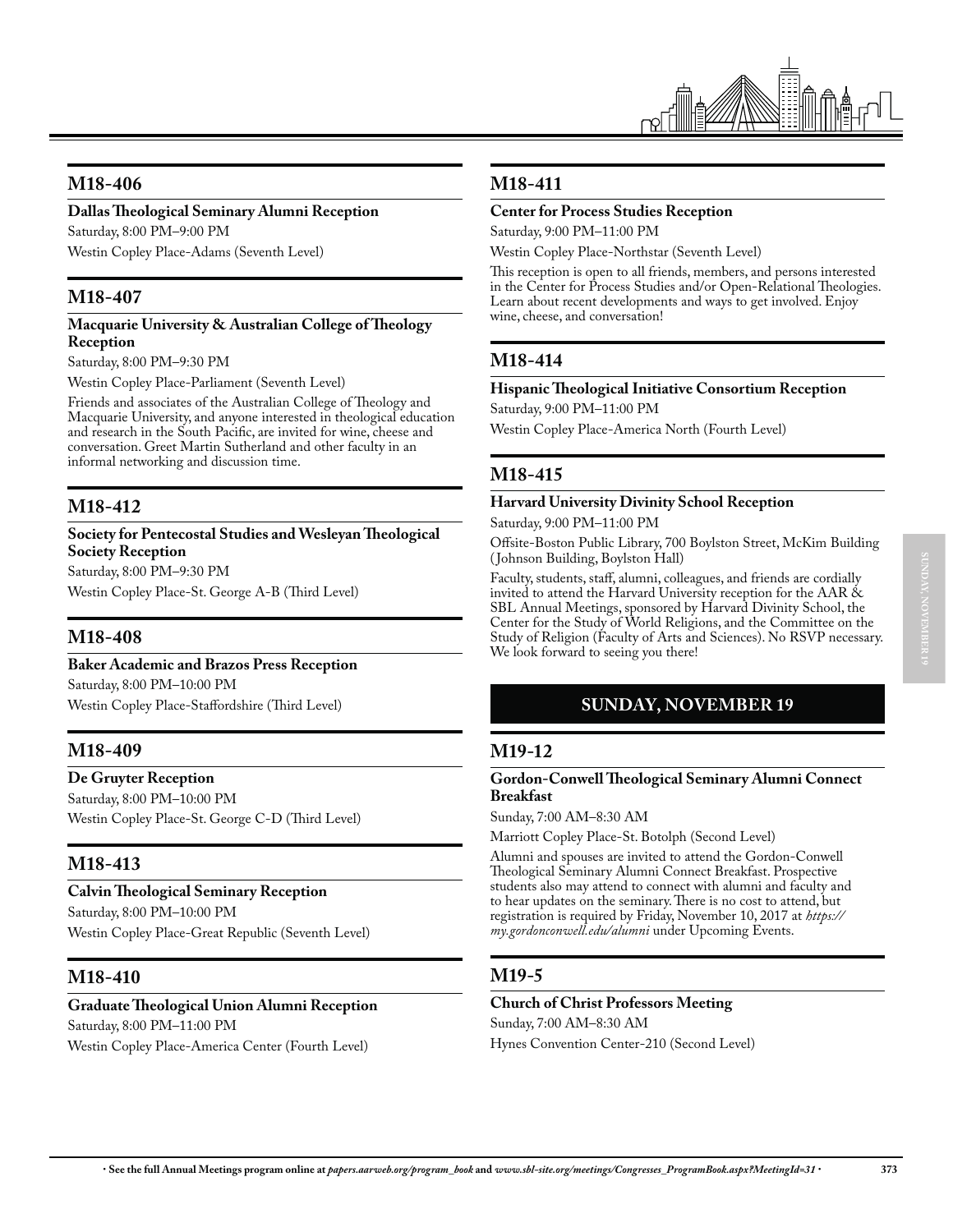## **SUNDAY, NOVEMBER 19**

## **M19-6**

 **Disciples of Christ Student and Faculty Breakfast** Sunday, 7:00 AM–8:30 AM Sheraton Boston-Commonwealth (Third Level)

## **M19-13**

#### **Temple University Breakfast**

Sunday, 7:00 AM–8:45 AM Hilton Boston Back Bay-Maverick B (Second Level)

## **M19-14**

**New York Theological Seminary and the** *Journal of World Christianity* **Breakfast**  Sunday, 7:00 AM–9:00 AM

Westin Copley Place-Empire (Seventh Level)

#### **M19-7**

**SUNDAY, NOVEMBER 19**

#### **University of Birmingham, UK Breakfast and Research Showcase**

Sunday, 7:00 AM–9:00 AM Hynes Convention Center-108 (Plaza Level)

## **M19-8**

#### **Center of Theological Inquiry Breakfast Reception**

Sunday, 7:30 AM–9:00 AM Marriott Copley Place-Columbus I & II (First Level)

## **M19-103**

#### **John Templeton Foundation**

#### Theme: **Measures of Religion & Spirituality in Repeating Open Access Datasets**

Sunday, 8:00 AM–8:45 AM

Hilton Boston Back Bay-Belvidere B (Second Level)

Sociologists have made extensive use of repeating, representative, cross-cultural, open access datasets such as the *General Social Survey* and the *World Values Survey*. Yet these data sets appear to be underutilized by many who study religion and spirituality. Moreover, the data sets often lack relevant or more nuanced measures of religion and spirituality. Our research team, at Arizona State University, has launched a project funded by the John Templeton Foundation designed to investigate the possibilities of adding measures of religion and spirituality to these open access datasets.

Please join us in a discussion of this project as we seek to identify which variables and datasets may be of the most interest to researchers. We appreciate your expertise! Please consider this opportunity to learn more about this project and to have a voice in our recommendations.

#### **M19-100**

#### **Lutheran Scholars of Religion**

Theme: **Ecclesiologies of Resistance**

Sunday, 9:00 AM–11:00 AM

Westin Copley Place-Great Republic (Seventh Level)

Christine Helmer, Northwestern University, Presiding Jan-Olav Henriksen, MF Norwegian School of Theology

*Taking Responsibility for Truth: Ecclesial Practices in an Age of Hypocrisy*

Cheryl Peterson, Trinity Lutheran Seminary *Starting with the Spirit: A Lutheran Ecclesiology of Resistance*

#### Responding:

Allen G. Jorgenson, Wilfrid Laurier University Jone Salomonsen, University of Oslo

## **M19-104**

#### **Association for Theopoetics Research and Exploration** Theme: **Radical Theology / Radical Politics: Re-Thinking Relations to the Most Vulnerable**

Sunday, 9:00 AM–11:30 AM

Hilton Boston Back Bay-Belvidere A (Second Level)

Jennifer Bailey, Faith Matters, Presiding

This session questions how institutionalized forms of religion, politics, and economics create categories of vulnerability. The precarious place of the vulnerable in our society has been threatened by the recent, visible emergence of right-wing propaganda and radicalization of religious rhetoric. Radical thinking may overcome the popularization of polarizations in the present. In response, we investigate the social imaginary by integrating the resources of radical theology and radical politics. Such radical thinking offsets the normalizing tendencies that preserve a status quo that marginalizes the vulnerable by offering a diagnostic that draws on the resources of radical thinking. This panel will engage conversationally around the following focal points elicited conversationally through questions and answers:

- Depicting the cause: Politics and Economics
- Defining the depth: Radical Theology and Radical Politics
- Demanding our Attention: Radical Theology and The People
- Delimiting the Possible: Theopoetics as Radical Response
- Determining the Value: Property as Test Case

More information is available via *www.theopoetics.net*. Panelists:

Karen Bray, Wesleyan College

- Daniel Boscaljon, University of Iowa
- J. Kameron Carter, Duke University

Jon Gill, California State University, Long Beach

James Hill, Northwestern University

Katharine Lassiter, Mount St. Joseph University

Jordan Miller, Wheaton College, Norton, MA

Jeffrey W. Robbins, Lebanon Valley College

George Schmidt, US Navy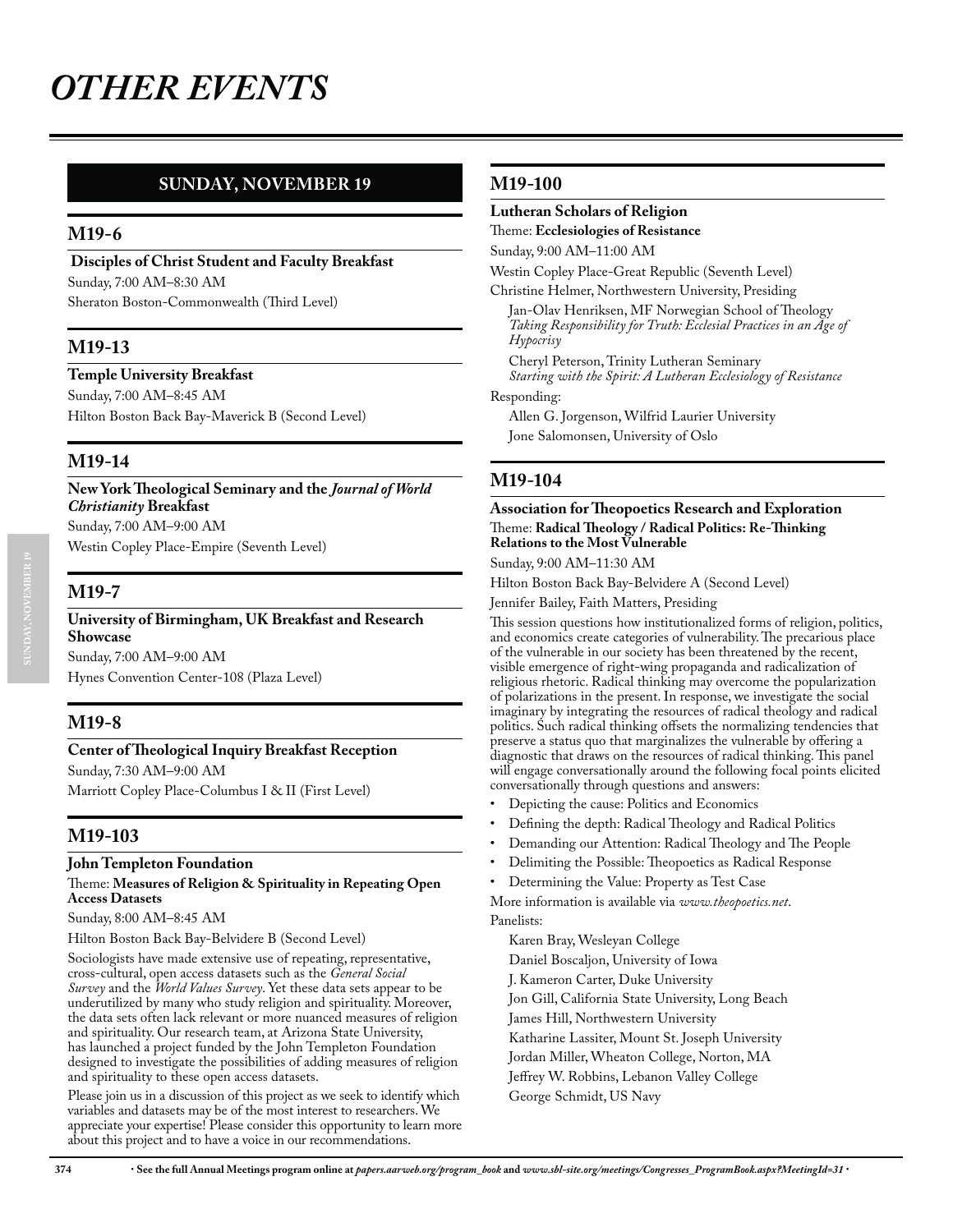

## **M19-105**

## **Theology and Decoloniality Group**

#### Theme: **Decolonial Theological Encounters: An Invitation to Further Conversation**

Sunday, 10:00 AM–12:00 PM

Marriott Copley Place-Fairfield (Third Level)

In this meeting, we continue the scholarly conversations that began at the 2016 SBL & AAR Annual Meetings in San Antonio. The scholars gathered last year (and in subsequent explorations) confirmed that a rich variety of experiments are underway which draw from the Latin American modernity/coloniality framework and inspire a rethinking of the theological task in a decolonial key. The meeting is convened by Michel Andraos, Lee Cormie, Néstor Medina, and Becca Whitla, who in their respective fields of expertise find that Latin American decolonial thinking resonates well with critical discourses of many oppressed groups addressing a broad range of social, cultural, epistemological and justice/eco-justice issues, in particular with the evolving critical discourses from indigenous peoples and their movements. The session will be highly participatory. Its goals include: dialogue across different social locations, political contexts, "liberation" movements and practices; clarification of points of convergence, and divergence; identification of possible collaboration(s); and some concrete next steps.

## **M19-101**

#### *Biblical Interpretation* **Editorial Board Meeting**

Sunday, 11:30 AM–1:00 PM Westin Copley Place-St. George A-B (Third Level)

## **M19-106**

**Hebrew Union College-Jewish Institute of Religion Pines School of Graduate Studies Alumni Association Luncheon** 

Sunday, 11:30 AM–1:00 PM Sheraton Boston-Commonwealth (Third Level)

## **M19-202**

#### **Loyola University, Maryland**

Theme: *Thinking Prayer***: A Conversation with Andrew Prevot**

Sunday, 1:00 PM–3:30 PM Hynes Convention Center-306 (Third Level)

Winner of the College Theological Society's Best Book in Theology Award, *Thinking Prayer*, has already garnered significant attention, most recently from an excellent symposium in Syndicate. In arguing that theologians must take the spiritual life as central when confronting both the crisis of metaphysics and the legacies of colonialism, *Thinking Prayer* draws on the insights of liberation theology, phenomenology, and diverse Christian spiritual traditions. Panelists:

Willie J. Jennings, Yale University Rebekah Eklund, Loyola University Maryland Kevin L. Hughes, Villanova University Responding: Andrew Prevot, Boston College

## **M19-200**

#### **Baker Academic Textbook Meeting**

Sunday, 1:30 PM–4:30 PM

Sheraton Boston-Beacon C (Third Level)

## **M19-201**

#### **Seventh Annual Analytic Theology Lecture**

Theme:**The Meanings of History: Event and Interpretation in the Bible and Theology**

Sunday, 3:00 PM–4:30 PM

Hilton Boston Back Bay-Adams (Third Level)

The word "history", notoriously, has several significantly different meanings, not always tracked in relevant discussions. The word "meaning" itself will vary according to which meaning of "history" we choose. Discussion here has been hindered by several interlocking but systematically confusing debates: (1) the over-bright either/or of "natural" and "supernatural" in modern thought, with its tendency to reductionism on one side and Docetism on the other; (2) the sterile (and itself historically conditioned!) antithesis of pantheistic "progress" and an irruptive "apocalyptic", with its various spin-offs in biblical interpretation; (3) the multivalence of the term "historical-critical", sometimes used to indicate the employment of history to undermine traditional Christian claims and sometimes in a supposedly more "neutral" sense; (4) the question of biblical "authority". A fresh appraisal of "history" is required, seeing the term as (at least) a shorthand for various narratives concerning events, tasks, storytelling and symbol-making both within the biblical traditions themselves and within their reappropriation not only as faith-narratives in the church but also as proclamation, explanation and apologia in the wider world. Panelists:

N.T. Wright, University of St Andrews

## **M19-300**

#### *Journal of Religious Ethics* **Editorial Board Meeting**

Sunday, 4:30 PM–6:00 PM

Westin Copley Place-St. George A-B (Third Level)

## **M19-301**

#### **Seventh Annual Analytic Theology Reception**

Sunday, 4:30 PM–6:00 PM

Hilton Boston Back Bay-Westminster (Second Level)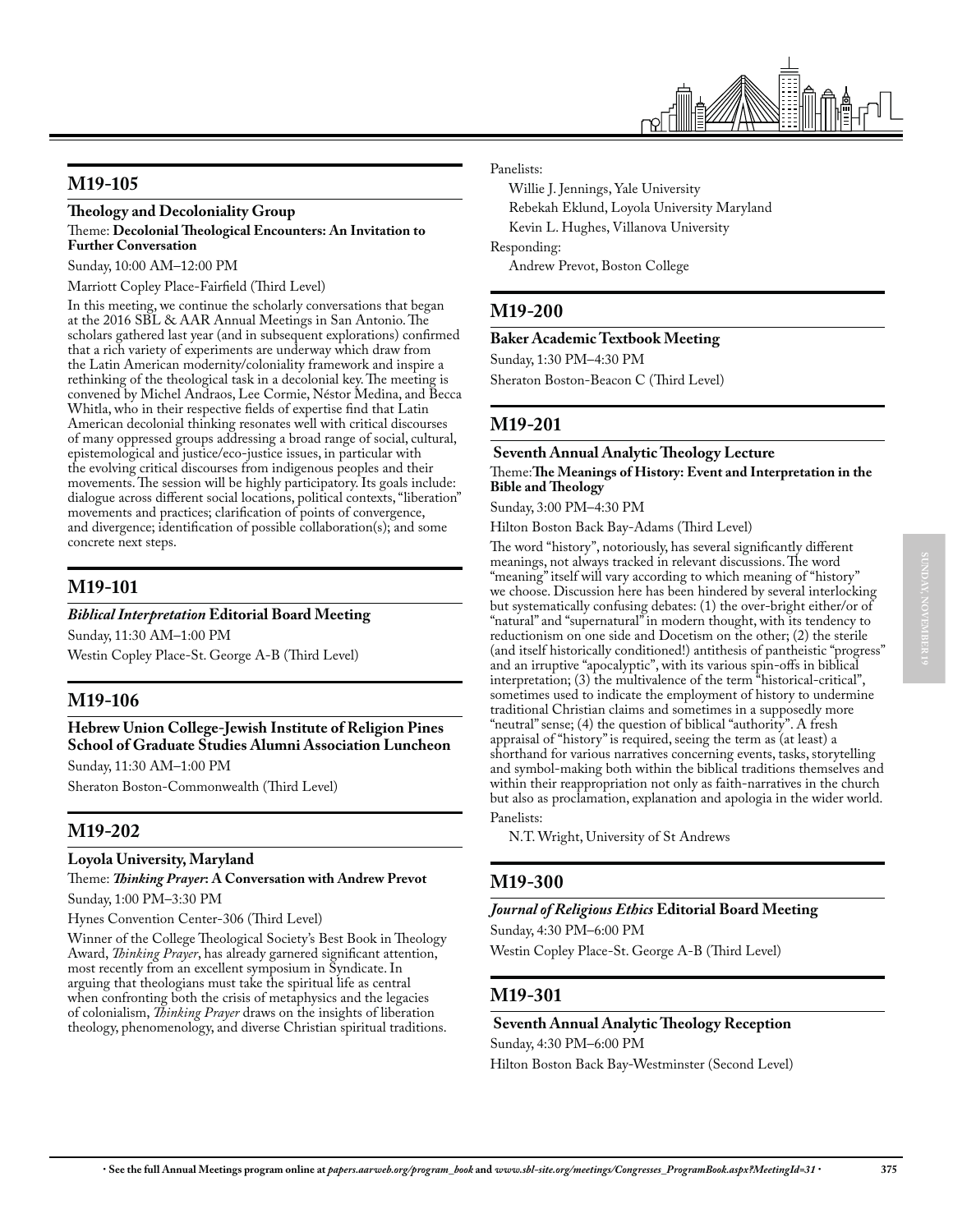## **SUNDAY, NOVEMBER 19**

### **M19-302**

**Paulist Press Reception Honoring Richard Clifford, SJ**  Sunday, 6:00 PM–7:30 PM

Westin Copley Place-Northstar (Seventh Level)

## **M19-303**

**Louisville Institute Reception**

Sunday, 6:00 PM–8:00 PM Westin Copley Place-Essex North (Third Level)

## **M19-400**

**MF Norwegian School of Theology and University of Oslo** Theme: **Turid Karlsen Seim Memorial Session** Sunday, 6:30 PM–8:00 PM

Westin Copley Place-Defender (Seventh Level) Colleagues and friends are invited to attend this event remembering and celebrating the life and career of Turid Karlsen Seim.

## **M19-430**

**Malbon Festschrift Presentation** Theme: **Elizabeth Struthers: Panel and Presentation** Sunday, 7:00 PM–8:00 PM Sheraton Boston-Liberty A (Second Level)

## **M19-401**

#### **Boston College Theology Department Reception**

Sunday, 7:00 PM–8:30 PM Fairmont Copley Place-St. James Room (Lobby Level)

## **M19-402**

**Yale University Reception** Sunday, 7:00 PM–8:30 PM Westin Copley Place-America Center (Fourth Level)

#### **M19-431**

#### **University of Oxford and University of Cambridge Joint Reception**

Sunday, 7:00 PM–8:30 PM

Sheraton Boston-Back Bay C (Second Level)

The Universities of Cambridge and Oxford are delighted to invite colleagues, friends, alumni and prospective graduate students to a reception at the AAR & SBL Annual Meetings in Boston.

Come hear an update on developments in Cambridge's Faculty of Divinity and Oxford's Faculty of Theology and Religion, and meet current faculty members. Prospective students are warmly welcome to come and learn about the benefits of studying in Cambridge or Oxford. Further information is available at *www.theology.ox.ac.uk* and *www.divinity.cam.ac.uk*.

### **M19-403**

#### **Canadian Scholars and Friends Reception**

## Theme: **Celebrating Over 150 years of Canadian Theology**

Sunday, 7:00 PM–9:00 PM

Marriott Copley Place-Third Floor Atrium Lounge (Third Level)

Join Parasource Canada and their partner publishers IVP Academic, Abingdon, Baker Academic, B&H, Concordia, Eerdmans, Fortress Press, Hendrickson, Kregel Academic, and Westminster John Knox for a 150<sup>th</sup> birthday party for Canada. This informal reception will reconnect Canadian scholars with other organizations and scholars doing work from Sea to Sea to Sea. Canadian scholars, students and friends welcome. Please RSVP to Martin Smith at *martin.smith@ parasource.com*.

## **M19-404**

#### **Princeton Theological Seminary Reception**

Sunday, 7:00 PM–9:00 PM

Park Plaza-Arlington and Berkeley (Mezzanine Level)

## **M19-405**

#### **Princeton University Department of Religion Reception**

Sunday, 7:00 PM–9:00 PM

Westin Copley Place-Parliament/Adams/Baltic (Seventh Level)

#### **M19-406**

## **University of North Carolina, Chapel Hill Department of Religious Studies Reception**

Sunday, 7:00 PM–9:00 PM

Westin Copley Place-St. George C-D (Third Level)

## **M19-407**

#### **Zen Reading Group Fourth Annual Meeting**

Sunday, 7:00 PM–9:00 PM

Hilton Boston Back Bay-Belvidere B (Second Level)

Steven Heine, Florida International University, Presiding

Juhn Ahn, University of Michigan *What Does it Mean to Gain Energy (Deli) through Zen Reading?* Jennifer Eichman, SOAS University of London

*Late Ming Confucian Uses of the* Platform Sutra

Dominick Scarangello, Rissho Kosei-kai *Dialoging with Modernity on Paper: The Sōtō Fushūkai and Its Opponents*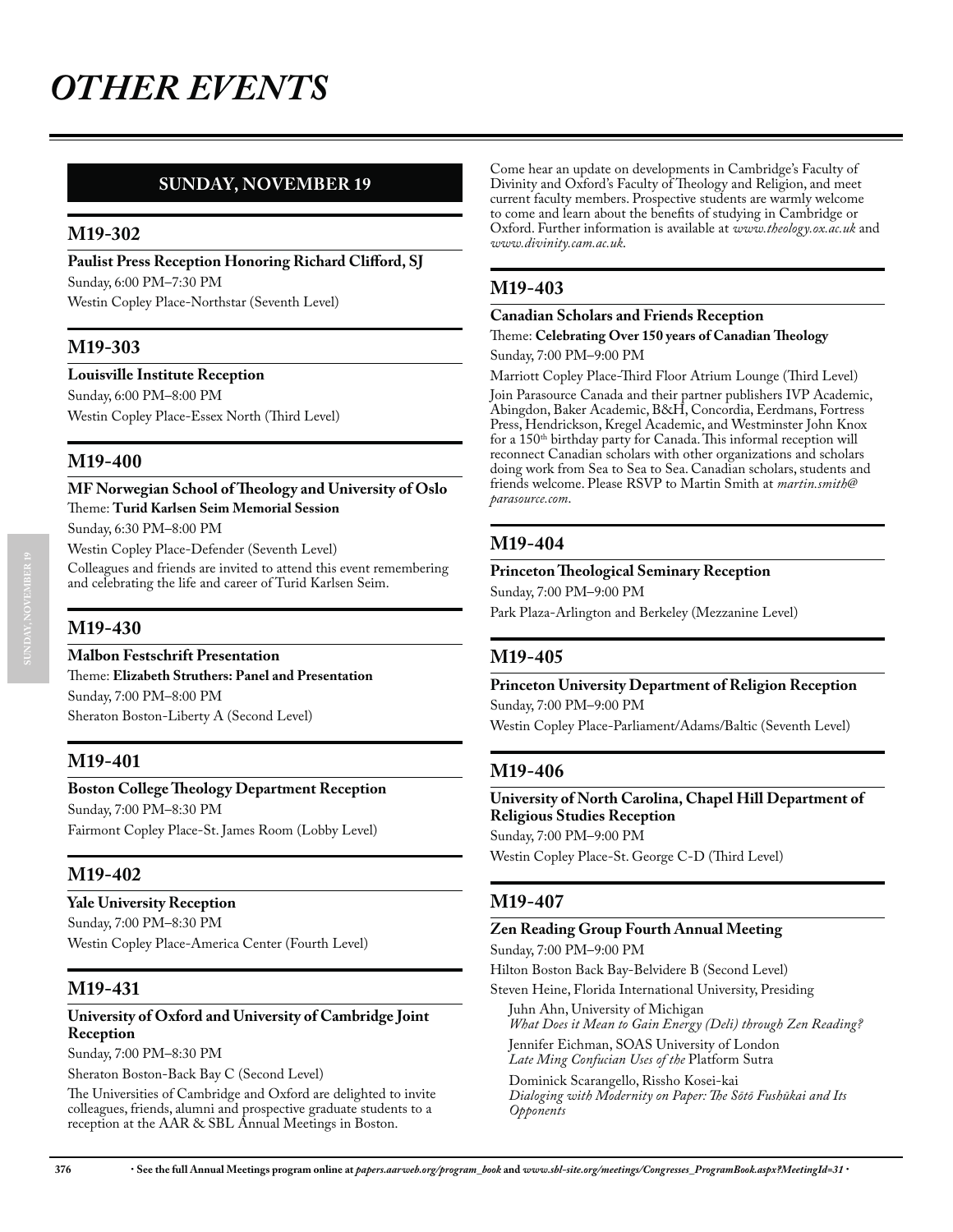

Responding:

Jin Y. Park, American University

## **M19-432**

## **International Institute of Islamic Thought (IIIT)**

Theme: **Al-Faruqi Memorial Lecture** Sunday, 7:00 PM–9:00 PM Hynes Convention Center-207 (Second Level) Panelists:

Kecia Ali, Boston University

## **M19-408**

**Academy Anonymous Recovery Meetings (AARM)** Sunday, 7:30 PM–8:30 PM

Hilton Boston Back Bay-Lincoln (Third Level)

## **M19-409**

### **China Academic Consortium**

Theme: **Networking with Friends**

Sunday, 7:30 PM–9:00 PM

Hilton Boston Back Bay-Belvidere A (Second Level) Join us to help facilitate the initial meeting to form a Chinese

Evangelical Theological Association with those who are interested.

## **M19-410**

#### **Jewish Theological Seminary Kekst Graduate School Reception**

Sunday, 7:30 PM–9:00 PM

Marriott Copley Place-Arlington (Third Level)

The JTS Kekst Graduate School invites alumni, students, faculty colleagues and their friends to a light, kosher reception. Jewish dietary laws will be observed. Be sure to confirm the location in the AAR and SBL mobile app or in the Online *Program Books*.

## **M19-411**

#### **University of Notre Dame Theology Reception**

Sunday, 7:30 PM–9:00 PM Westin Copley Place-Newbury/Gloucester (Second Level)

## **M19-412**

#### **Concordia Seminary, Concordia Theological Seminary, and Concordia Publishing House Reception**

Sunday, 7:30 PM–9:30 PM

Westin Copley Place-St. George A (Third Level)

Join us for the celebration of *The Press of the Text: Biblical Studies in Honor of James W. Voelz*.

## **M19-413**

## **University of Iowa Alumni and Friends Reception**

Sunday, 7:30 PM–9:30 PM

Hilton Boston Back Bay-Maverick B (Second Level)

Join us to celebrate the 90<sup>th</sup> Anniversary of the Department of Religious Studies.

## **M19-414**

#### **Brown University Department of Religious Studies and Program in Judaic Studies Reception**  Sunday, 8:00 PM–10:00 PM

Westin Copley Place-Huntington (Second Level)

## **M19-415**

## **Trinity Evangelical Divinity School Alumni and Friends Dessert Reception**

Sunday, 8:00 PM–10:00 PM Westin Copley Place-St. George B (Third Level)

## **M19-433**

#### **Center for the Study of Religion and American Culture Reception**

Sunday, 8:00 PM–10:00 PM Marriott Copley Place-Suffolk (Third Level)

## **M19-416**

#### **University of California, Davis Graduate Group in the Study of Religion Reception**

Sunday, 8:30 PM–10:30 PM

Westin Copley Place-Helicon (Seventh Level)

The Graduate Group in the Study of Religion at the University of California, Davis welcomes everyone who is interested in our program and would like an informal, fun way to meet people associated with the group to join us! Now in our fifth year, we look forward to meeting you in what will be the first reception in our program's history.

## **M19-417**

## **Vanderbilt University Divinity School Reception**

Sunday, 9:00 PM–10:30 PM

Westin Copley Place-America North (Fourth Level)

## **M19-418**

## **Brite Divinity School Reception**

Sunday, 9:00 PM–10:30 PM Marriott Copley Place-Tremont (First Level)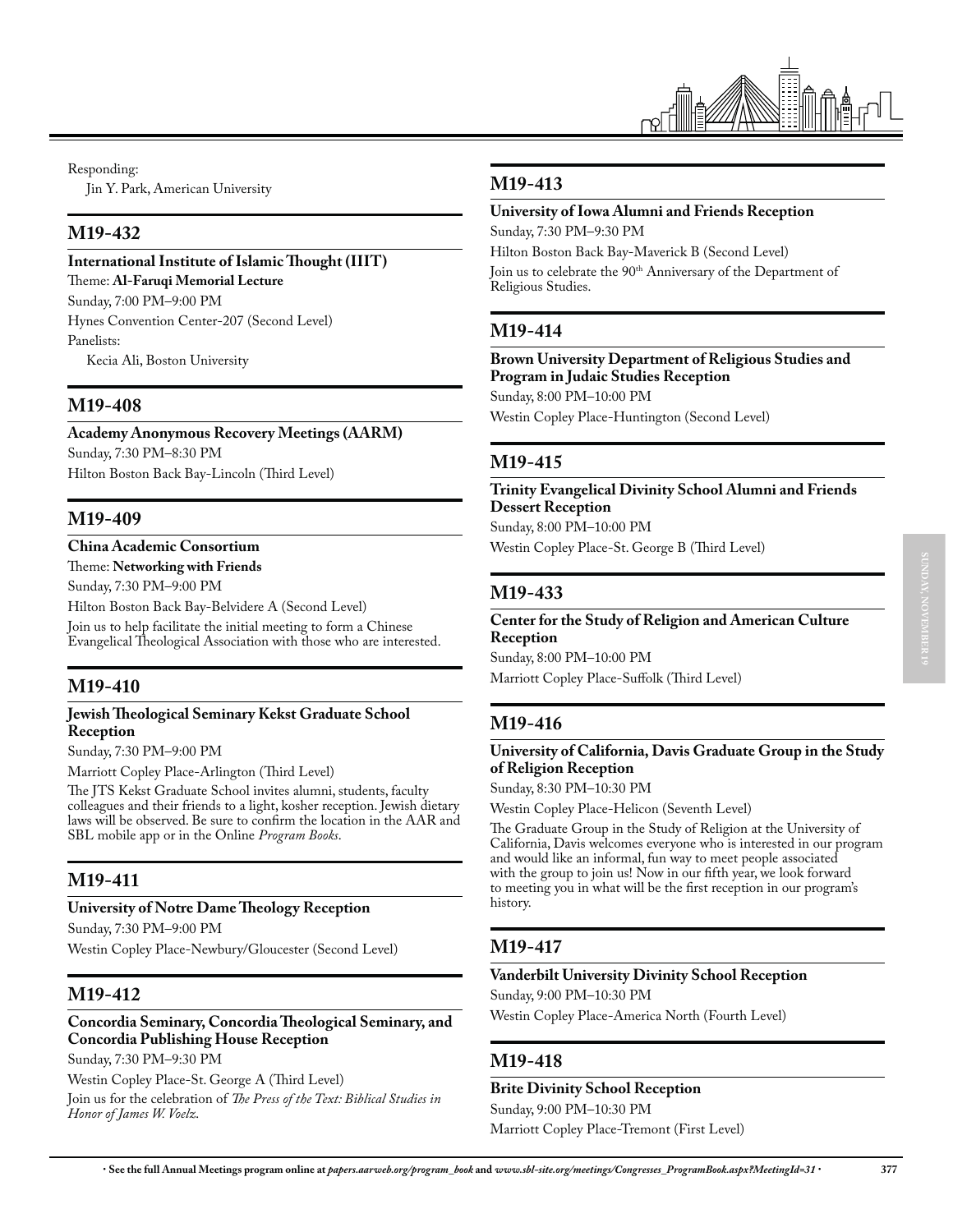## **SUNDAY, NOVEMBER 19**

## **M19-419**

**Columbia University Religion Department Reception**  Sunday, 9:00 PM–11:00 PM Westin Copley Place-Essex North (Third Level)

## **M19-420**

#### **Drew University Theological School Annual Alumni Gathering**  Sunday, 9:00 PM–11:00 PM Hilton Boston Back Bay-Adams (Third Level)

## **M19-421**

**Florida State University Religion Reception**  Sunday, 9:00 PM–11:00 PM Fairmont Copley Place-State Suite (Lower Lobby Level)

### **M19-422**

## **Garrett-Evangelical Theological Seminary PhD Reception**  Sunday, 9:00 PM–11:00 PM

Hilton Boston Back Bay-Westminster (Second Level)

## **M19-423**

#### **Emory University Graduate Division of Religion (GDR) Reception** Sunday, 9:00 PM–11:00 PM

Westin Copley Place-America South (Fourth Level)

## **M19-424**

#### **Nordic Universities Reception**

Sunday, 9:00 PM–11:00 PM Westin Copley Place-Essex South (Third Level)

## **M19-425**

## **Johns Hopkins University Near Eastern Reception**

Sunday, 9:00 PM–11:00 PM

Hilton Boston Back Bay-Maverick A (Second Level)

## **M19-426**

**Southern Methodist University and Perkins School of Theology Alumni/ae and Friends Reception**  Sunday, 9:00 PM–11:00 PM Fairmont Copley Place-Forum Room (Lower Lobby Level)

## **M19-427**

### **Scottish Universities Reception**  Sunday, 9:00 PM–11:00 PM Westin Copley Place-Essex Center (Third Level)

## **M19-428**

**University of California, Santa Barbara Religious Studies Reception**  Sunday, 9:00 PM–11:00 PM Park Plaza-Georgian (Mezzanine Level)

### **M19-429**

**University of Chicago Divinity School Reception for Alumni and Friends**  Sunday, 9:00 PM–11:00 PM Westin Copley Place-Staffordshire (Third Level)

## **M19-434**

**Duke University Graduate Program in Religion Reception**  Sunday, 9:00 PM–11:00 PM Sheraton Boston-Back Bay A (Second Level)

## **M19-435**

#### **Union Theological Seminary and Episcopal Divinity School Reception**  Sunday, 9:00 PM–11:00 PM

Sheraton Boston-Back Bay B (Second Level)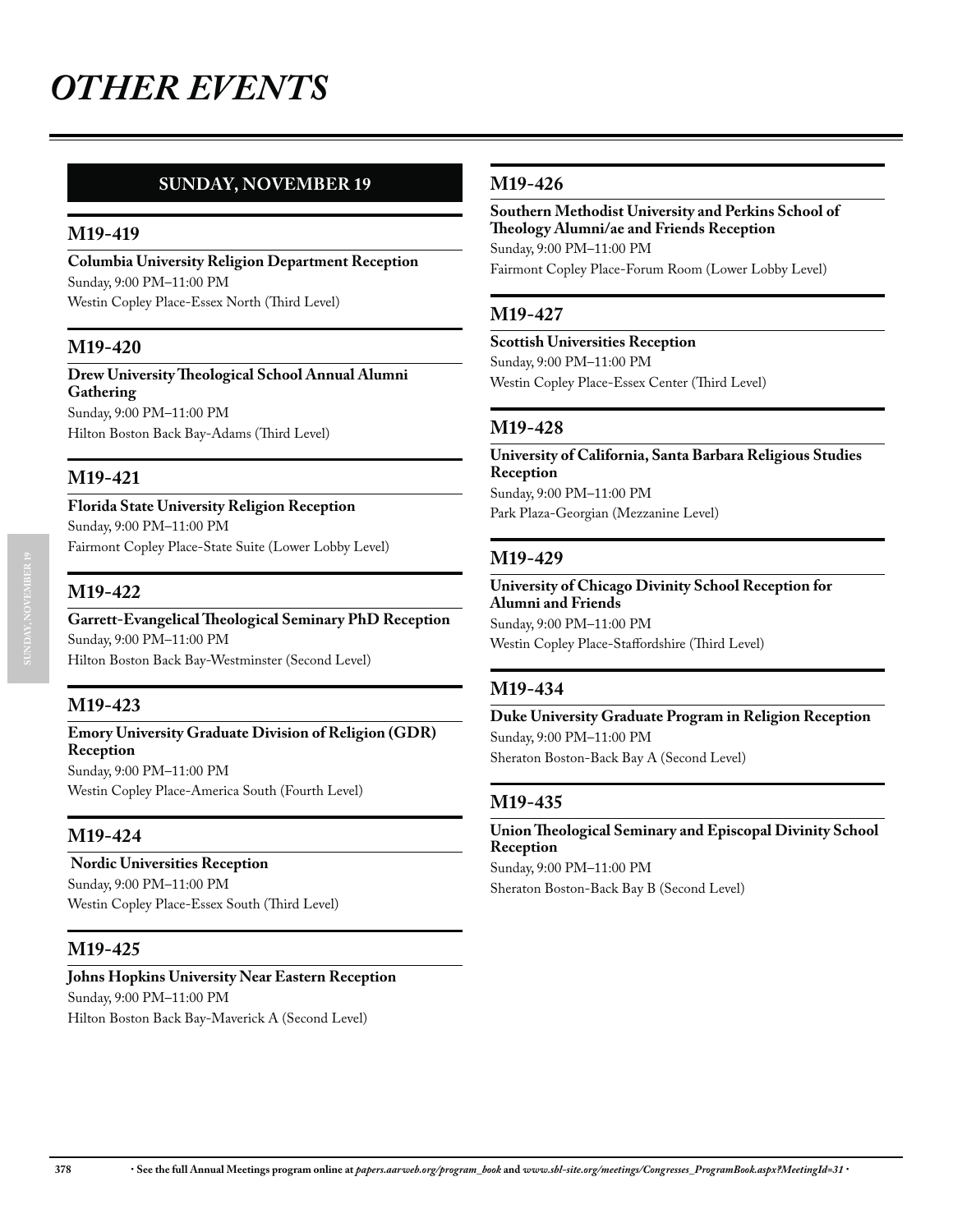

## **MONDAY, NOVEMBER 20**

## **M20-5**

*Restoration Quarterly* **Breakfast** 

Monday, 7:00 AM–8:30 AM

Westin Copley Place-Parliament/Adams/Baltic (Seventh Level)

## **M20-6**

#### **Friends of Regent College Breakfast**

Monday, 7:00 AM–8:30 AM Westin Copley Place-St. George C-D (Third Level)

## **M20-7**

#### **Fuller Theological Seminary Alumni/ae and Friends Breakfast**

Monday, 7:00 AM–9:00 AM Westin Copley Place-Essex Center (Third Level)

## **M20-8**

#### **Union Presbyterian Seminary Alumni Breakfast**

Monday, 7:30 AM–8:45 AM

Westin Copley Place-Defender (Seventh Level)

You're invited to hear President Brian K. Blount share what's new at Union while enjoying table fellowship with seminary friends and colleagues. Also, Alumni Director Clay Macaulay (D.Min.'85) will be there eager to hear about your ministry. Please register by Monday, November 13 here: *www.regonline.com/UnionAlumBreakfast2017*.

For questions please contact Hayley Mathews in the Alumni Office: hmathews@upsem.edu.

## **M20-15**

#### **University of Chicago Divinity School's Coffee with Dean for Prospective Students**

Monday, 7:30 AM–9:00 AM

Westin Copley Place-Northstar (Seventh Level)

## **M20-9**

#### *Dead Sea Discoveries* **Breakfast Editorial Board Meeting**

Monday, 7:30 AM–9:00 AM

Westin Copley Place-St. George A-B (Third Level)

## **M20-16**

#### **Green Seminary Initiative**

#### Theme: **Certification Cohort Gathering and General Info** Monday, 7:45 AM–8:45 AM

Hynes Convention Center-200 (Second Level)

By the time of this year's AAR & SBL Annual Meetings, the Green Seminary Initiative will have approximately 16 schools enrolled in their Seminary Environmental Certification program. This is a three year program designed to add an ecological lens to Education - Liturgy, Ritual, and Worship - Building and Grounds - Community Life - and Public Leadership. Representatives from each of these cohort schools are invited to gather during this time for the purpose of getting to know each other better, comparing notes on their progress in the program, and sharing ideas and encouragement. Any others interested in learning more about the Green Seminary Initiative are also welcome to join us.

## **M20-100**

#### **Theology Without Walls Group** Theme: **Rising Scholars and the Future of Transreligious Theology**

Monday, 9:30 AM–11:00 AM

Westin Copley Place-Empire (Seventh Level)

Jerry L. Martin, University of Colorado, Presiding

Join us for an open meeting to address the theological future. Graduate students and young faculty members grew up in a world more globalized and disaffiliated than that of their teachers. They may well have different presuppositions, concerns, aims, personal backgrounds, career patterns, and institutional or organizational settings. They may theologize in terms of a much wider range of spiritual data, and in service of a wider community than just the "faithful". In this open-ended discussion, every participant will be given an opportunity to speak personally about the changing situation. Panelists:

Christopher Denny, St. John's University Rory McEntee, Drew Univsersity Kurt Anders Richardson, McMaster University Bin Song, Boston University

## **M20-101**

#### **Theology Without Walls Group Planning Meeting**

Monday, 11:00 AM–12:00 PM

Westin Copley Place-Empire (Seventh Level)

Jerry L. Martin, University of Colorado, Presiding

Join us for an open meeting to discuss future panel topics, publications, and other activities related to Theology Without Walls. Panelists:

Christopher Denny, St. John's University

Jeanine Diller, University of Toledo

Kurt Anders Richardson, McMaster University

John Thatamanil, Union Theological Seminary